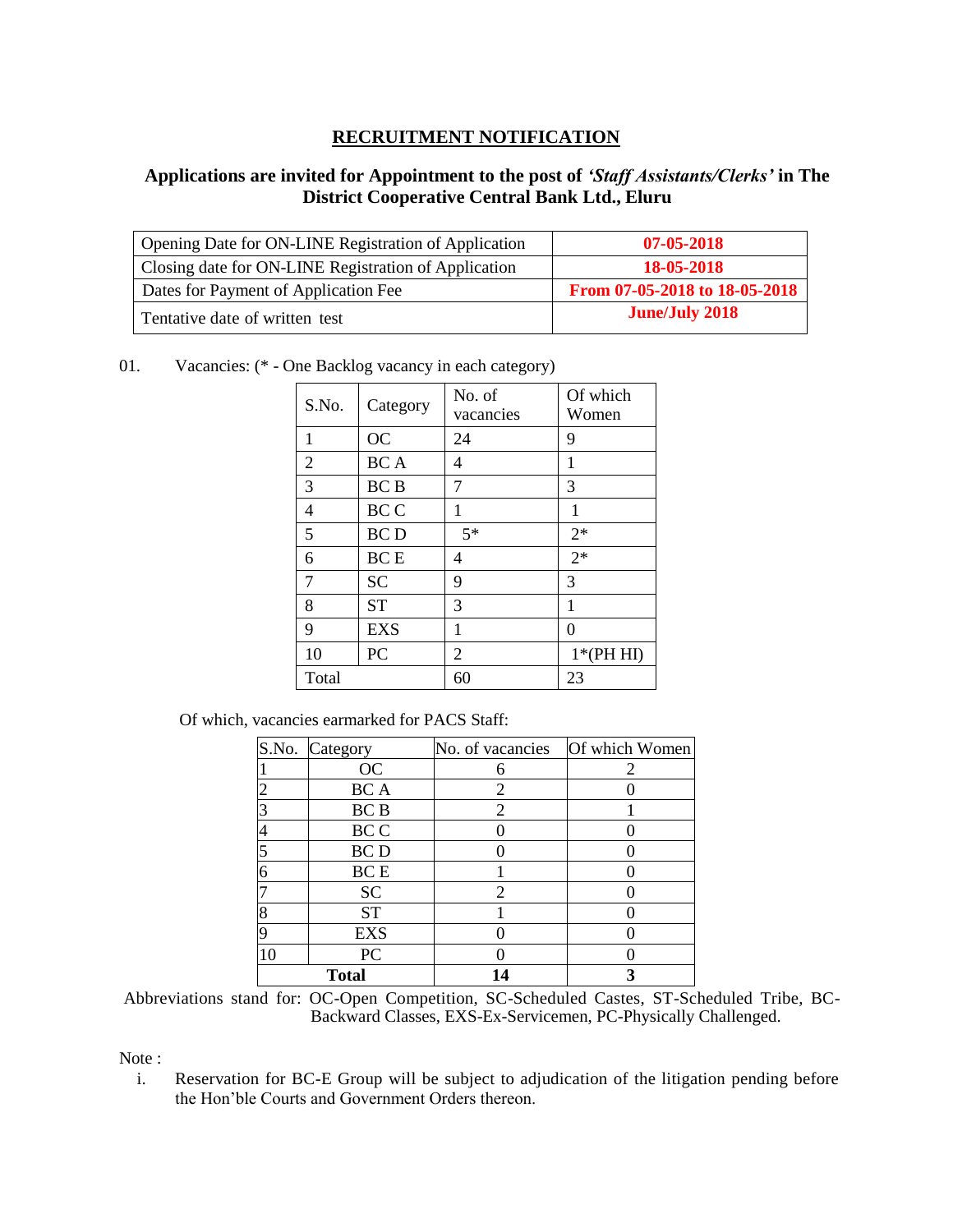- ii. 25% of the total vacancies are earmarked to be filled up with the staff working in the PACS affiliated to the DCCB, Eluru, who fulfill the eligibility criteria laid down in this notification and the vacancies as shown for other candidates in different categories may finally vary accordingly
- iii. The number of vacancies as also the number of reserved vacancies is provisional and may vary according to the actual requirement. Further the Bank reserves the right to enhance the vacancies up to 10% as per requirements at the time of final selection/appointment.
- 02. Pay scale & emoluments:

The Scale of Pay for the post of Staff Assistant at present is Rs.11765 -570/5 -14615 -655/6 – 18545 - 815/5 -22620 -980/2 -24580 -1145/5 -30305 (24 stages) + 4 Stagnation Increments of Rs.1145/- each biannually after reaching maximum in the scale. At present the total starting emoluments are around Rs. 18,000/- per month, inclusive of DA & HRA at the current rates.

Note: Other allowances & perquisites admissible as per the rules of the Bank.

### 03. Eligibility criteria: (as on 01-05-2018)

### A. For Open Market Recruitments (other than those from affiliate PACS):

i)Local Candidate :-

The DCC Bank has its area of operations as the District and as such all positions are within the District and suitable for Local Candidates only. Accordingly only candidates local to the West Godavari District are eligible to apply for the posts. The Criterion reckoned in this regard is as under:

- a) He/She should have studied in an educational institution or educational institutions (i.e., University or any educational institution recognized by the State Government) within the District for a period of not less than four consecutive academic years ending with the academic year in which he/she appeared or, as the case may be, first appeared for the Graduation examination; or
- b) Where during the whole or any part of the four consecutive academic years ending with the academic year in which he/she appeared or as the case may be, first appeared for the Graduation examination, he/she has not studied in any educational institution in the District, if he/she has resided in the District for a period of not less than four years immediately preceding the date of commencement of the Graduation examination in which he/she appeared or as the case may be, first appeared.

| $S1$ No | Category                                                     | <b>Age Relaxation</b> |
|---------|--------------------------------------------------------------|-----------------------|
|         | Scheduled Caste/Scheduled tribe<br>Candidates                | 5 years               |
| 2       | <b>Backward Class Candidates</b>                             | 3 years               |
| 3       | Physically Challenged- General<br><b>Category Candidates</b> | 10 years              |

ii) AGE (as on 01-05-2018): Minimum 18 years – Maximum 30 years Relaxation of upper age limit: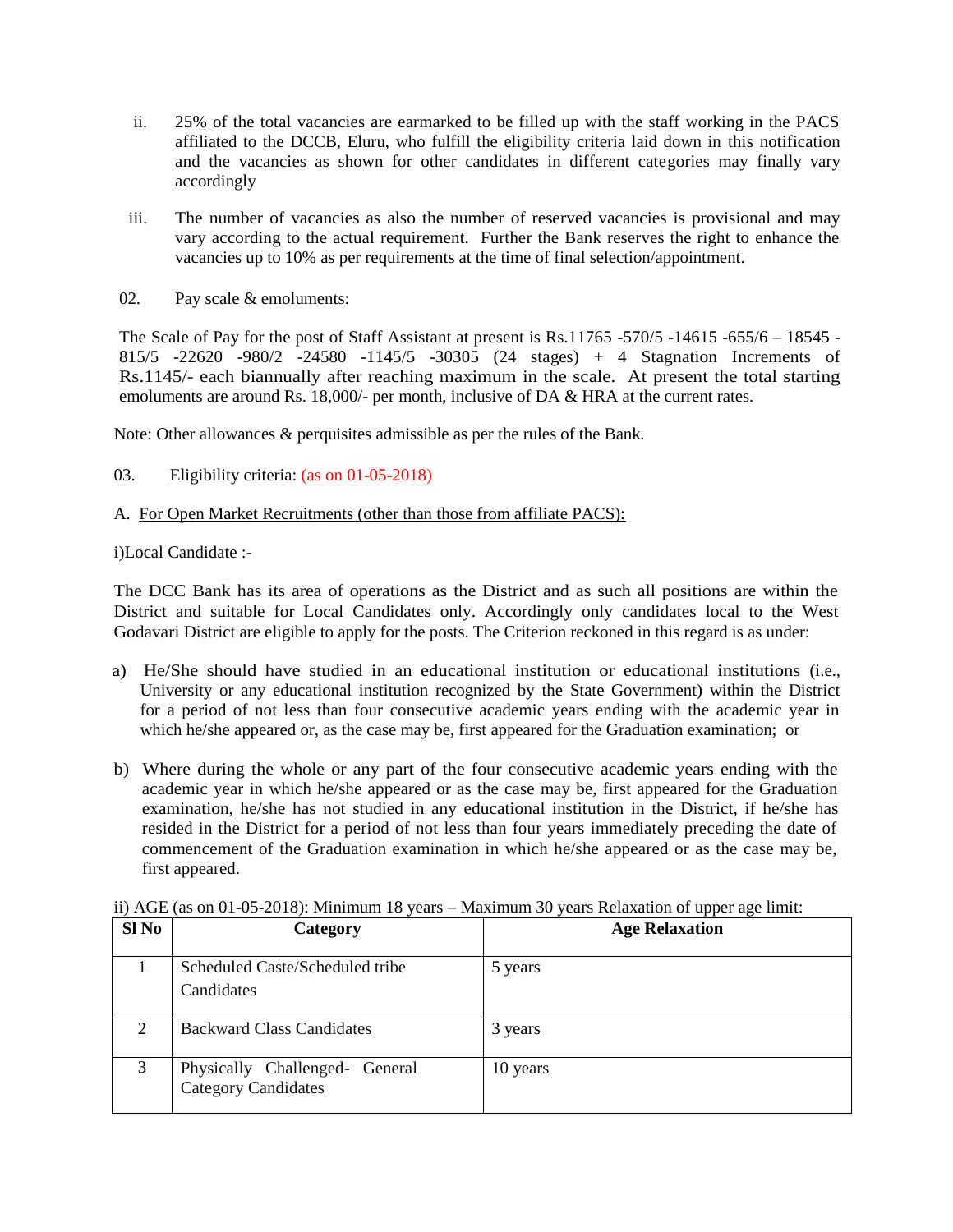| Sl <sub>No</sub> | Category                                             | <b>Age Relaxation</b>                                                                                                                                                     |
|------------------|------------------------------------------------------|---------------------------------------------------------------------------------------------------------------------------------------------------------------------------|
| $\overline{4}$   | Physically Challenged – SC/ST Category<br>Candidates | 15 years                                                                                                                                                                  |
| 5                | Physically Challenged - BC Category<br>Candidates    | 13 years                                                                                                                                                                  |
| 6                | Ex-Servicemen/Disabled Ex-Servicemen                 | Actual period of service rendered in defence<br>services $+3$ years (8 years for disabled ex-<br>serviceman belonging to SC/ST) subject to the<br>maximum age of 50 years |

Note:

- 1. The relaxation in upper age limit is cumulative subject to the maximum age of 50 years.
- 2. An Ex-serviceman who has once joined a Government job on civil side after availing of the benefits given to him as an Ex-Serviceman for his re-employment, including a job in any Public Sector Undertaking, ceases to enjoy ex-servicemen status for further employment.
- 3. An Ex-Serviceman, who is discharged from Service on or before 01-05-2018 is only eligible to apply.
- 4. Above relaxations are available only if the candidates fulfill the various conditions prescribed in the Govt. of India orders and instructions in this regard. To claim age relaxation, reserved category candidates will be required to submit a copy of the Community Certificate at the time of interview.

Definition: Physically Challenged Persons (PC) -Definition of Categories of Disabilities:

(a) **An Orthopedically Challenged (OC)** person is one suffering from Locomotor Disability or Cerebral Palsy. Persons who suffer from not less than 40% of relevant disability (as certified by a Medical Board appointed by the Central/State Govt.) would be eligible for reservation in services/ posts.

**Locomotor Disability** means disability of the bones, joints or muscles leading to substantial restriction of the movement of the limbs or any form of cerebral palsy.

**Cerebral Palsy** means a group of non-progressive conditions of a person characterized by abnormal motor control posture resulting from brain insult or injuries occurring in the pre-natal, peri-natal, or infant period of development.

- (b) **Deaf & Hearing Impaired (HI)**: The deaf are those persons in whom the sense of hearing is nonfunctional for ordinary purposes of life i.e. total loss of hearing in both ears. They do not hear, understand sounds at all even with amplified speech. Hearing impairment means loss of sixty decibels or more in the better ear in the conversational range of frequencies.
- (c) **Visually Impaired: (VI)** The visually impaired persons are those suffering from blindness of low vision.

Blindness- refers to a condition where a person suffers from any of the following conditions: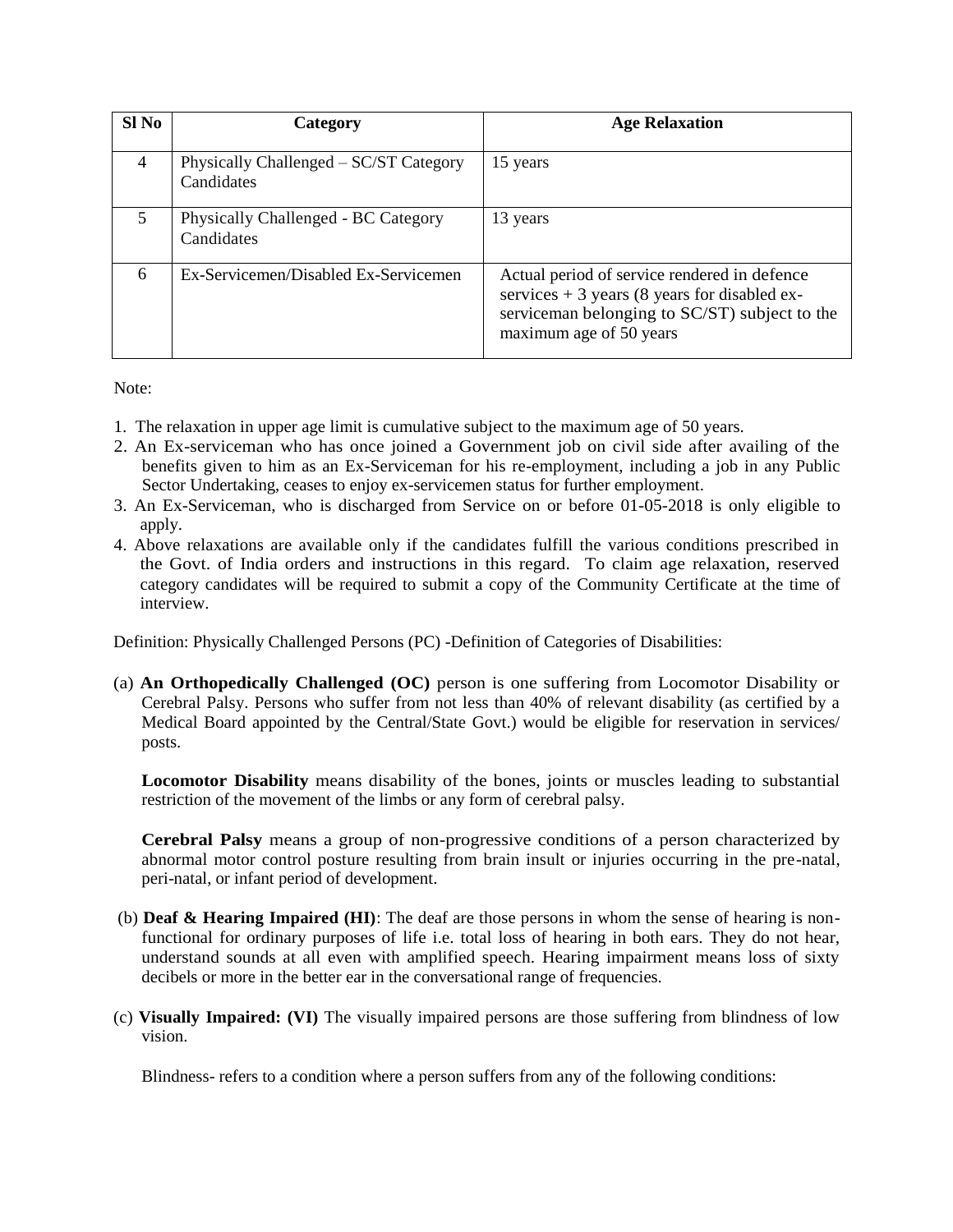(i) total absence of sight (ii) Visual acuity not exceeding 6/60 or 20/200 (Snellen) in the better eye with correcting lenses, (iii) Limitation of the field or vision subtending an angle of 20 degree or worse.

Person with low vision- means a person with impairment of visual functioning even after treatment or standard refractive correction, but who uses or is potentially capable of using vision for the planning or execution of a task with appropriate assistive device.

**Use of Scribe:** The visually impaired candidates and candidates whose writing speed is adversely affected permanently for any reason can use their own scribe at their cost during the online examination, subject to limits as in (ii) and (iii) below. In all such cases where a scribe is used, the following rules will apply:

•The candidate will have to arrange his/her own scribe at his/her own cost.

•The scribe arranged by the candidate should not be a candidate for the same examination .If violation of the above is detected at any stage of the process, candidature of both the candidate and the scribe will be cancelled. Candidates eligible for and who wish to use the services of a scribe in the examination should invariably carefully indicate the same in the online application form. Any subsequent request may not be favourably entertained.

•A person acting as a scribe for one candidate cannot be a scribe for another candidate.

•The scribe may be from any academic stream

•Both the candidate as well as scribe will have to give a suitable undertaking confirming that the scribe fulfils all the stipulated eligibility criteria for a scribe mentioned above. Further in case it later transpires that he/she did not fulfill any laid down eligibility criteria or suppressed material facts the candidature of the applicant will stand cancelled, irrespective of the result of the online examination.

•Those candidates who use a scribe shall be eligible for compensatory time of 20 minutes for every hour of the examination or as otherwise advised.

•Only candidates registered for compensatory time will be allowed such concessions since compensatory time given to candidates shall be system based, it shall not be possible for the test conducting agency to allow such time if he / she is not registered for the same. Candidates not registered for compensatory time shall not be allowed such concessions.

Scribe should not answer on his/her own. Any such behaviour observed will result in cancellation of candidature

(ii)Guidelines for Candidates with locomotor disability and cerebral palsy

A compensatory time of twenty minutes per hour or otherwise advised shall be permitted for the candidates with locomotor disability and cerebral palsy where dominant (writing) extremity is affected to the extent of slowing the performance of function (minimum of 40%impairment).

## (iii)Guidelines for Visually Impaired candidates

•Visually Impaired candidates (who suffer from not less than 40% of disability) may opt to view the contents of the test in magnified font and all such candidates will be eligible for compensatory time of 20 minutes for every hour or otherwise advised of examination.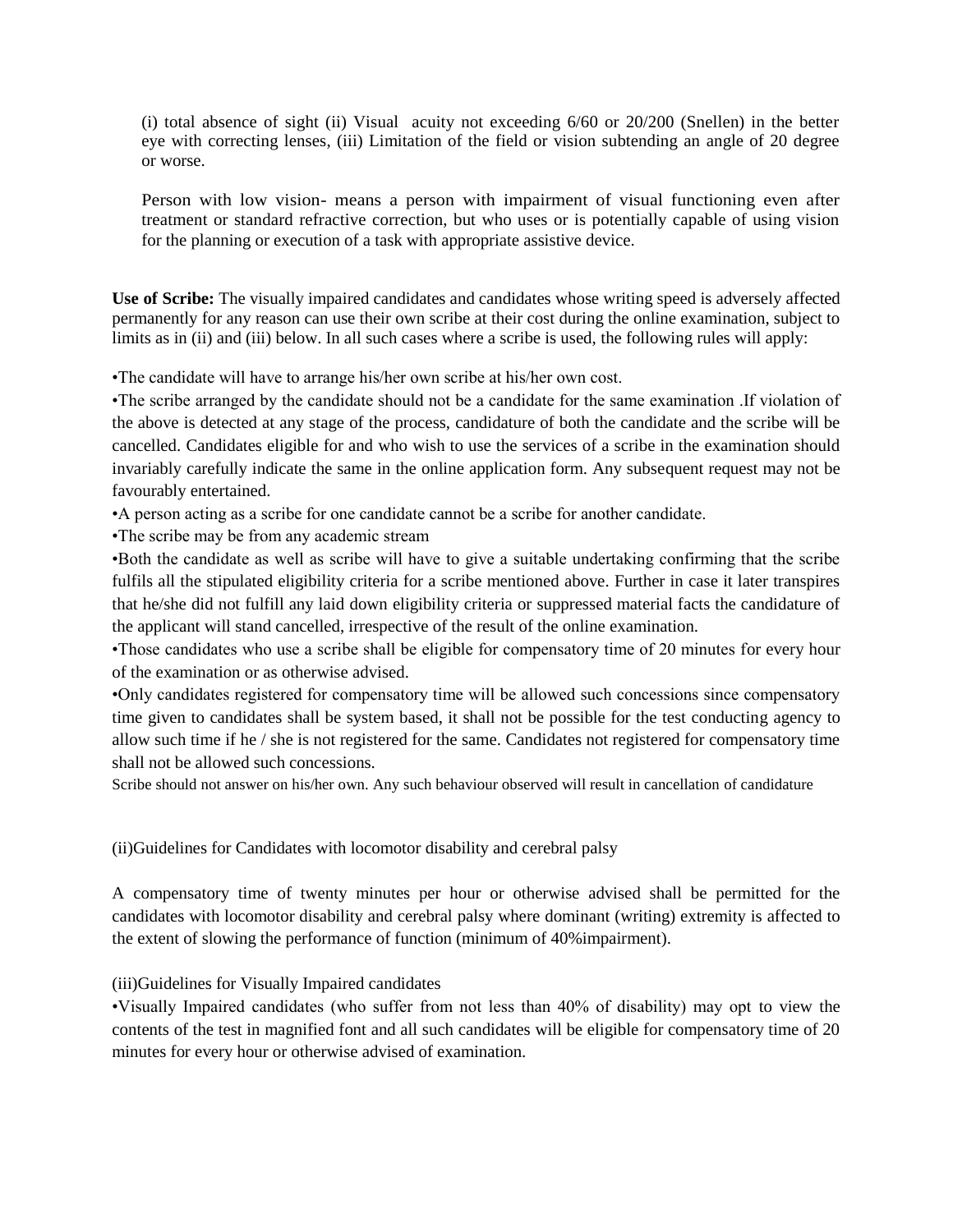These guidelines are subject to change in terms of GOI guidelines/ clarifications, if any, from time to time.

Educational Qualification (as on 01-05-2018):

Graduation of a recognized University

And

Knowledge of English and Proficiency in local language (Telugu) is essential.

And

 Preference will be given to candidates with computer knowledge (as per assessment at the time of interview)

### B. For candidates in service of PACS affiliated to DCC Bank Ltd., Eluru: as of 01-05-2018.

- (i) Educational Qualification Intermediate plus JDC or Graduation from a recognized University as on 01-05-2018.
- (ii) The Maximum age limit for any category of the candidates is 50 years, (as per Government of India norms).
- (iii) Age relaxation is given upto the age of 45 years in the case of all candidates from affiliate PACS and other relaxations as applicable in the case of Reserved Category as specified hereunder subject to the overall age limit of 50 years;

| S1.            | Age eligibility for                                    | Staff of PACS( as of 01-05-2018/                                              |
|----------------|--------------------------------------------------------|-------------------------------------------------------------------------------|
| No.            |                                                        | relaxation in age)                                                            |
|                | OC                                                     | Not exceeding<br>45 years as on 01-<br>05-2018                                |
| 2              | SC/ST candidates                                       | 5 years                                                                       |
| 3              | <b>Backward Class candidates</b>                       | 3 years                                                                       |
| $\overline{4}$ | Physically Challenged - General Category<br>candidates | 10 years                                                                      |
|                | Physically<br>candidates                               | Challenged SC/ ST Category 15 years subject to the maximum age of 50<br>vears |
| 6              | Physically<br>Challenged<br><b>BC</b><br>Category      | 13 years subject to the maximum age of 50<br>years                            |

Note: The relaxation in upper age limit is cumulative subject to the maximum age of 50 years as of 01-05-2018.

(iv) Minimum Service: The candidates applying under this category should have completed a minimum of 10 years' service in the PACS affiliated to the DCCB Eluru, as on 01-05-2018. The Service register of the employee of the PACS (affiliated to DCCB Eluru) duly certified by the DLCO concerned, will be taken as the proof of service at the time of interview.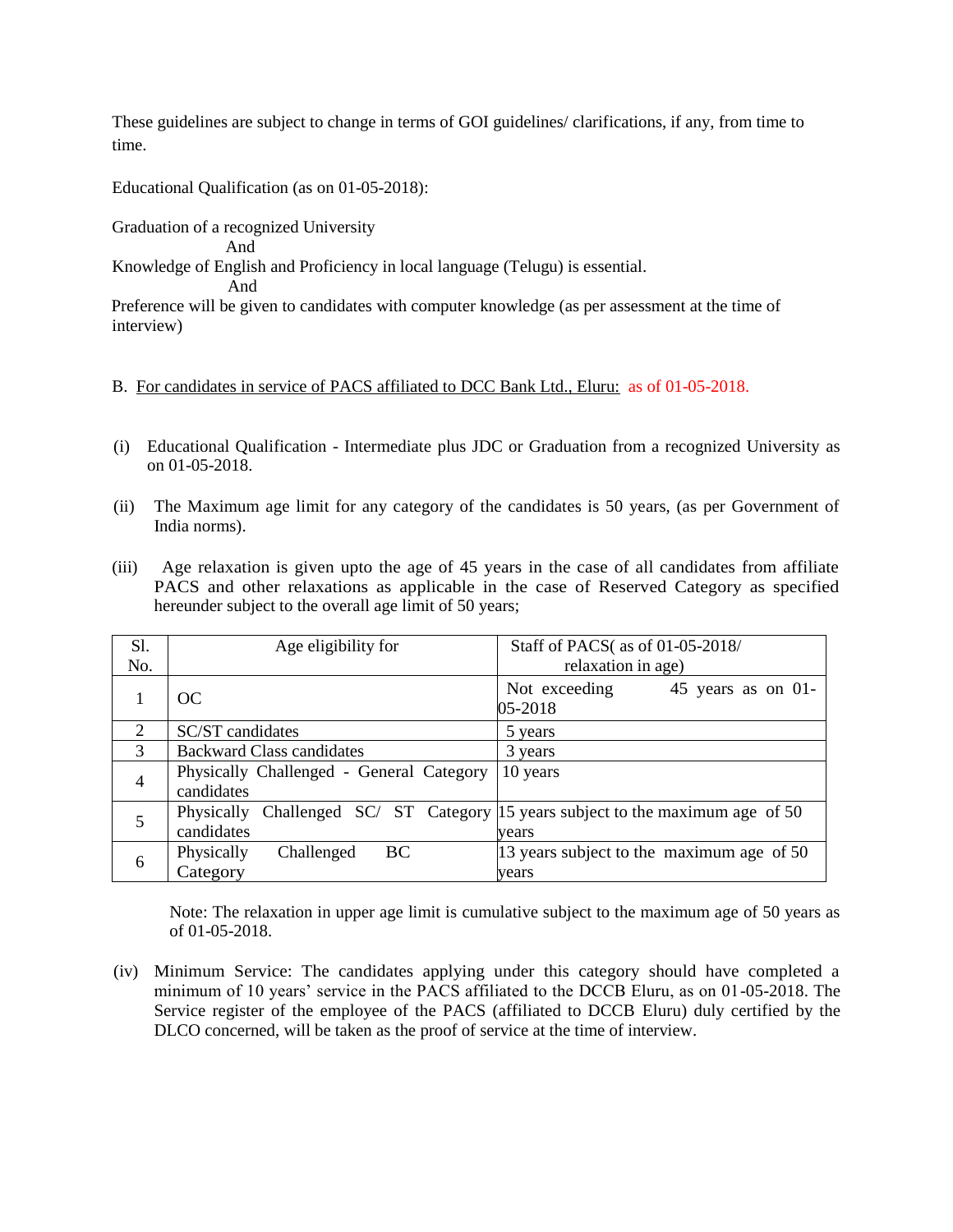#### 04. Application Fee (Non Refundable):

The application fee (non- refundable), is as under:

|           |                                          | Fee including GST Prescribed for |                                                     |  |
|-----------|------------------------------------------|----------------------------------|-----------------------------------------------------|--|
| Sl.<br>No | Category                                 | Direct<br>Recruitment            | In-service candidates of<br>PACS affiliated to DCCB |  |
|           |                                          |                                  |                                                     |  |
|           | SC/ST/PC/EXS bank charges                | $Rs.700/-$                       | $Rs.550/-$                                          |  |
|           | $OC/BC$ (application fee + bank charges) | Rs. 1000/-                       | $Rs.750/-$                                          |  |

Bank Transaction charges for Online Payment of fees/intimation charges will have to be borne by the candidate, including the candidate applying under reserved category. The fee/intimation charges as mentioned in the above table are excluding the transaction charges payable to the DCCBank Eluru, Candidates have to pay requisite fees/intimation charges through the ONLINE mode only.

### 05. Selection Procedure:

The selection of the candidates shall be made on the basis of Online Test/Examination and interview. The Online Test/Examination will be conducted in English All the eligible candidates who apply with the requisite fee and whose applications are received in time will be called for an Online Test/Examination, which will comprise the following:

(a)Online Test/Examination marks: 150 marks & Interview - 25marks;

(b)There shall be Negative Marking for wrong answers.;

(c)Online Test/Examination question contents would be as under:

| S <sub>1</sub><br>No. | Name of Tests<br>(Objective)                            | No.of<br>questions | Maximum<br><b>Marks</b> | Medium of<br>exam   | Time<br>allotted for<br>each test |
|-----------------------|---------------------------------------------------------|--------------------|-------------------------|---------------------|-----------------------------------|
|                       | <b>General English</b>                                  | 40                 | 40                      | <b>Only English</b> | 35 Minutes                        |
| $\overline{2}$        | <b>Ability</b><br>and<br>Reasoning<br>computer Aptitude | 50                 | 60                      |                     | <b>45 Minutes</b>                 |
| 3                     | <b>Quantitative Aptitude</b>                            | 50                 | 50                      |                     | 45 Minutes                        |
|                       | Total                                                   | 140                | 150                     |                     | 125 Minutes                       |

## **Total - 140 questions -150 marks**

Note: Each question will have five alternatives.

(d) Other detailed information regarding the online test/examination will be given in an Information Handout which will be made available for the candidates to download along with the call letter for examination from the Bank's Website.

## (e) PENALTY FOR WRONG ANSWERS:

There will be penalty for wrong answers marked in the Objective Tests. For each question for which a wrong answer has been given by the candidate one fourth or 0.25 of the marks assigned to that question will be deducted as penalty to arrive at corrected score. If a question is left blank, i.e., no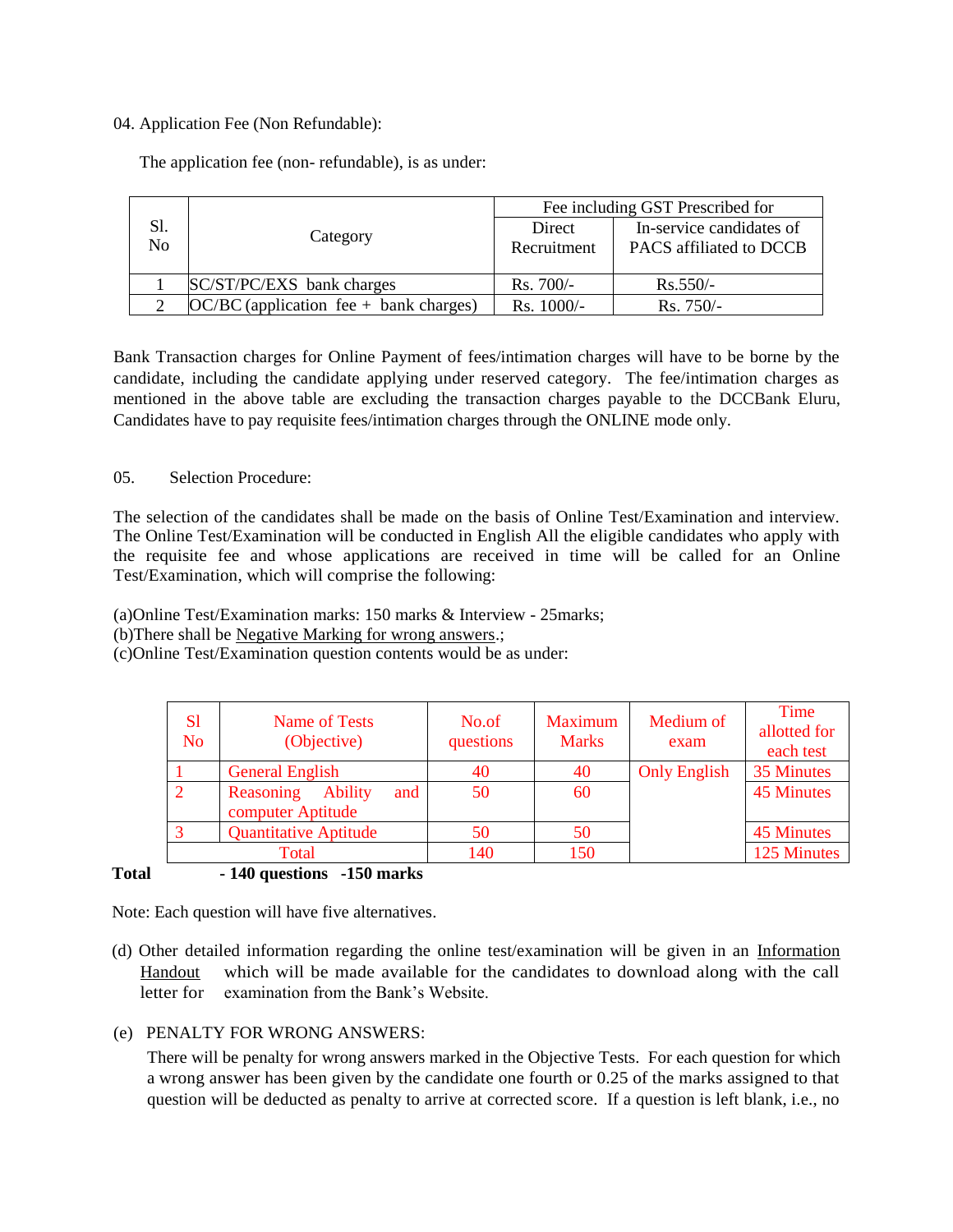answer is marked by the candidate, there will be no penalty for that question.

(f). Process for Arriving at Scores:

### **The Scores of Online Test are obtained by adopting the following procedure:**

- (i) Number of questions answered correctly by a candidate in each objective test is considered for arriving at the Corrected Score after applying penalty for wrong answers.
- (ii) The Corrected Scores so obtained by a candidate are made equivalent to take care of the minor difference in difficulty level, if any, in each of the objective tests held in different sessions to arrive at the Equated Scores\* \*Scores obtained by candidates on any test are equated to the base form by considering the distribution of scores of all the forms.
- (iii) Test-wise scores and scores on total is reported with decimal point up to two digits.

Note: Cutoffs are applied in two stages:

- i. on scores in individual tests
- ii. on Total Score

### **QUALIFYING IN THE ONLINE TEST:**

Candidates will have to pass in each of the objective test. The passing marks in each of the test will be decided by the Bank on the basis of the performance of all the competing candidates taken together in each test to a minimum required level. Candidates are also required to score a minimum % marks on aggregate to be considered for interview. For SC/ST/BC/PC/EXS candidates 5% relaxation is available thereon. Minimum % marks on aggregate will be decided by the Bank.

Marks obtained in the Online Test marks will be reckoned for merit ranking. Accordingly, candidates will be called for interview. Depending upon the number of vacancies only those candidates who rank sufficiently high in the written test will be called for the interview in the ratio of 1:4.Mere eligibility/pass in the test shall not vest any right for being called for interview. The detailed information regarding the online test "**Information handout**" information is available on the bank's web site; **[http://www.elurudccb.com](http://www.elurudccb.com/)**, which can be downloaded by the candidates.

Final selection will be on the basis of the ranking accorded, after adding the marks obtained in the Online Test/Examination and interview.

#### 06.**Online Test**:

- i) The Online Test will be held in June/July 2018 (Tentatively)
- ii)The date of Online Test is tentative. The exact date will be communicated to the candidates through call letter for the examination. The Bank, however, reserves the right to cancel or make any change in the date of examination, as per need.
- iii) The Online Test will be conducted in the following places in the District. The venue/s for the Online Test/Examination will be indicated in the Call Letter.

Tentative Centres are:

1. Eluru 2. Tadepalligudem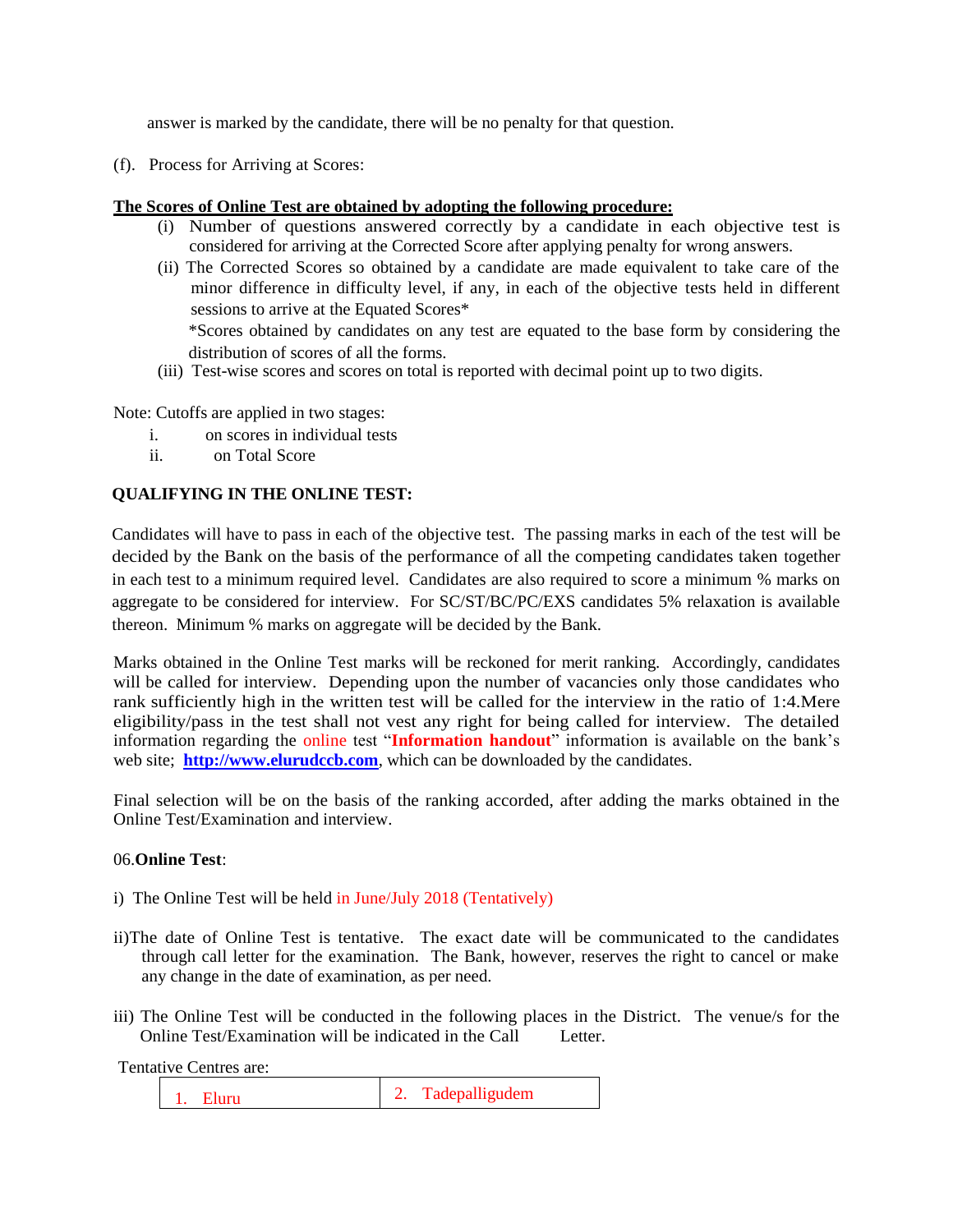| 3. Bhimayaram | 4. Rajahmundry |
|---------------|----------------|
| 5. Vijayawada |                |

- 1. The examination will be conducted online in venues given in the respective call letters.
- 2. No request for change of centre/venue/date/session for Examination shall be entertained.
- 3. The Bank, reserves the right to cancel any of the Examination Centres and/ or add some other Centres, at its discretion, depending upon the response, administrative feasibility, etc.
- 4. The Bank also reserves the right to allot the candidate to any centre other than the one he/she has opted for.
- 5. Candidate will appear for the examination at an Examination Centre at his/her own risks and expenses and the Bank will not be responsible for any injury or losses etc. of any nature.
- **6.** Choice of center once exercised by the candidate will be final.

If sufficient number of candidates does not opt for a particular center for "Online" examination, the Bank reserves the right to allot any other adjunct center to those candidates OR if the number of candidates is more than the capacity available for online exam for a center, the Bank reserves the right to allot any other centre to the candidate.

07. How to apply:

### **DETAILED GUIDELINES/PROCEDURES FOR:**

- A. APPLICATION REGISTRATION
- B. PHOTOGRAPH & SIGNATURE SCAN AND UPLOAD
- C. PAYMENT OF FEES

Candidates can apply Online through Bank's website **http://www.elurudccb.com** only between from **07-05-2018 to 18-05-2018**. No other means/mode of applications shall be entertained.

#### **IMPORTANT POINTS TO BE NOTED BEFORE REGISTRATION**

Before applying online, candidates should-

- i. Scan their photograph and signature ensuring that both the photograph and signature adhere to the required specifications as given under Guideline for photograph & signature scan and upload.
- ii. Have a valid personal email ID and mobile no., which should be kept active till the completion of this Recruitment Process. Bank may send call letters for the Examination etc. through the registered e-mail ID. In case a candidate does not have a valid personal e-mail ID, he/she should create his/her new email ID and mobile no. before applying on-line and must maintain that email account and mobile number.
- iii. APPLICATION FEES/INTIMATION CHARGES (NON REFUNDABLE). PAYMENT OF FEE ONLINE: from 07-05-2018 **to 18-05-2018**.
- iv. Bank Transaction charges for Online Payment of application fees/intimation charges will have to be borne by the candidate.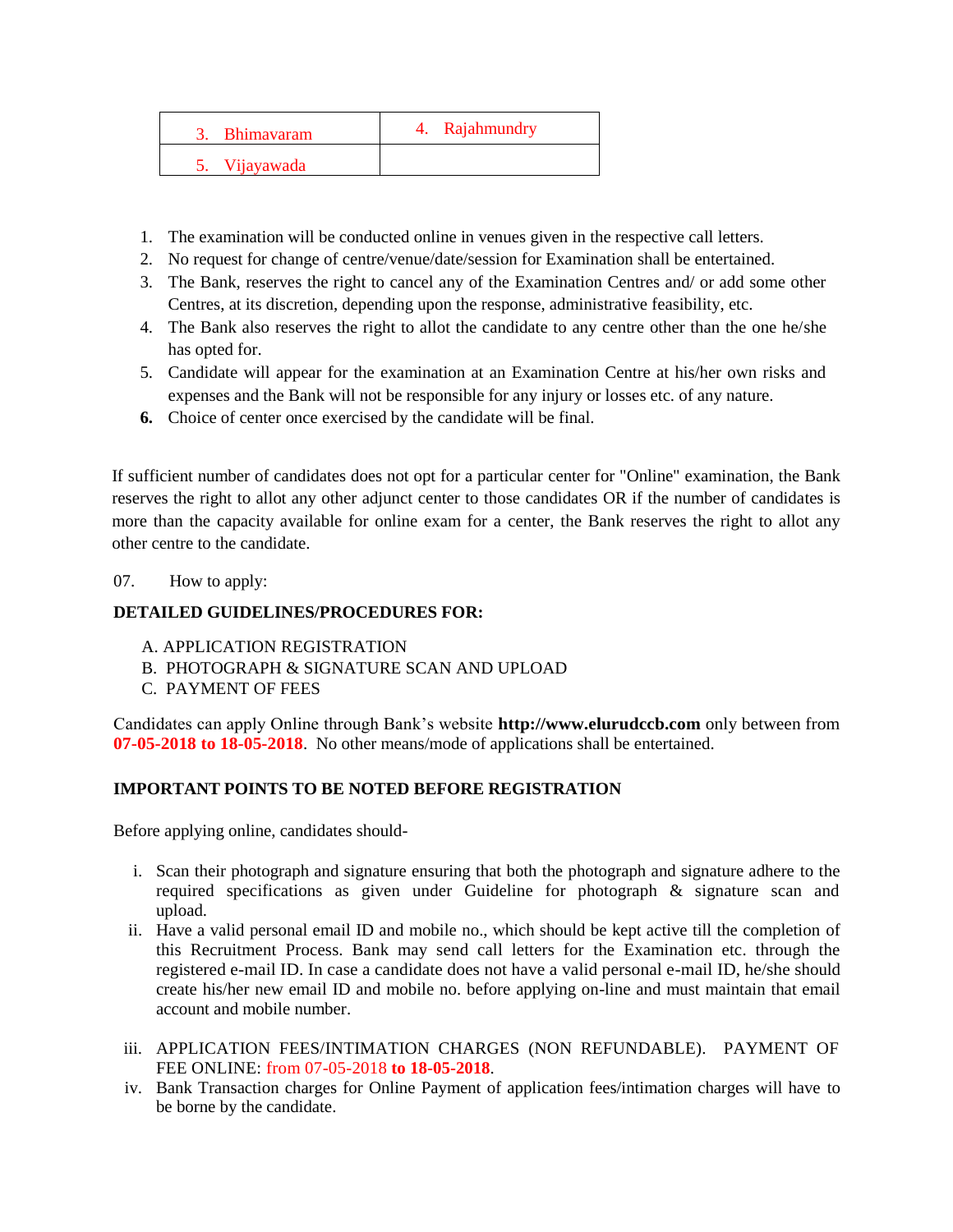#### **(A) Application Procedure**

- 1. Candidates to go to the Bank website **http://www.elurudccb.com** click on the option "**APPLY ONLINE**" which will open a new screen.
- 2. To register application, choose the tab "Click here for New Registration" and enter Name, Contact details and Email-id. A Provisional Registration Number and Password will be generated by the system and displayed on the screen. Candidate should note down the Provisional Registration Number and Password. An Email & SMS indicating the Provisional Registration number and Password will also be sent.
- 3. In case the candidate is unable to complete the application form in one go, he / she can save the data already entered by choosing "SAVE AND NEXT" tab. Prior to submission of the online application candidates are advised to use the "SAVE AND NEXT" facility to verify the details in the online application form and modify the same if required. Visually Impaired candidates should fill the application form carefully and verify/ get the details verified to ensure that the same are correct prior to final submission.
- 4. Candidates are advised to carefully fill and verify the details filled in the online application themselves as no change will be possible/entertained after clicking the FINAL SUBMIT BUTTON.
- 5. The Name of the candidate or his /her Father/Husband etc. should be spelt correctly in the application as it appears in the Certificates/Mark sheets/Identity proof. Any change/alteration found may disqualify the candidature.
- 6. Validate your details and Save your application by clicking the 'Validate your details' and 'Save & Next' button.
- 7. Candidates can proceed to upload Photo & Signature as per the specifications given in the Guidelines for Scanning and Upload of Photograph and Signature detailed under point "C".
- 8. Candidates can proceed to fill other details of the Application Form.
- 9. Click on the Preview Tab to preview and verify the entire application form before FINAL SUBMIT.
- 10. Modify details, if required, and click on 'FINAL SUBMIT' ONLY after verifying and ensuring that the photograph, signature uploaded and other details filled by you are correct.
- 11. Click on 'Payment' Tab and proceed for payment.
- 12. Click on 'Submit' button.

## **(B) PAYMENT OF FEES ONLINE MODE ONLY**

- 1. The application form is integrated with the payment gateway and the payment process can be completed by following the instructions.
- 2. The payment can be made by using Debit Cards (RuPay/Visa/MasterCard/Maestro), Credit Cards, Internet Banking, IMPS, Cash Cards/ Mobile Wallets.
- 3. After submitting your payment information in the online application form, PLEASE WAIT FOR THE INTIMATION FROM THE SERVER. DO NOT PRESS BACK OR REFRESH BUTTON INORDERTO AVOID DOUBLE CHARGE
- 4. On successful completion of the transaction, an e-Receipt will be generated. **Candidates are required to take a print of the e-receipt which will have to be produced, if called for interview**.
- 5. Non-generation of 'E-Receipt' indicates PAYMENT FAILURE. On failure of payment, Candidates are advised to login again using their Provisional Registration Number and Password and repeat the process of payment.

6. Candidates are required to take a printout of the e-Receipt and online Application Form containing fee details. Please note that if the same cannot be generated, online transaction may not have been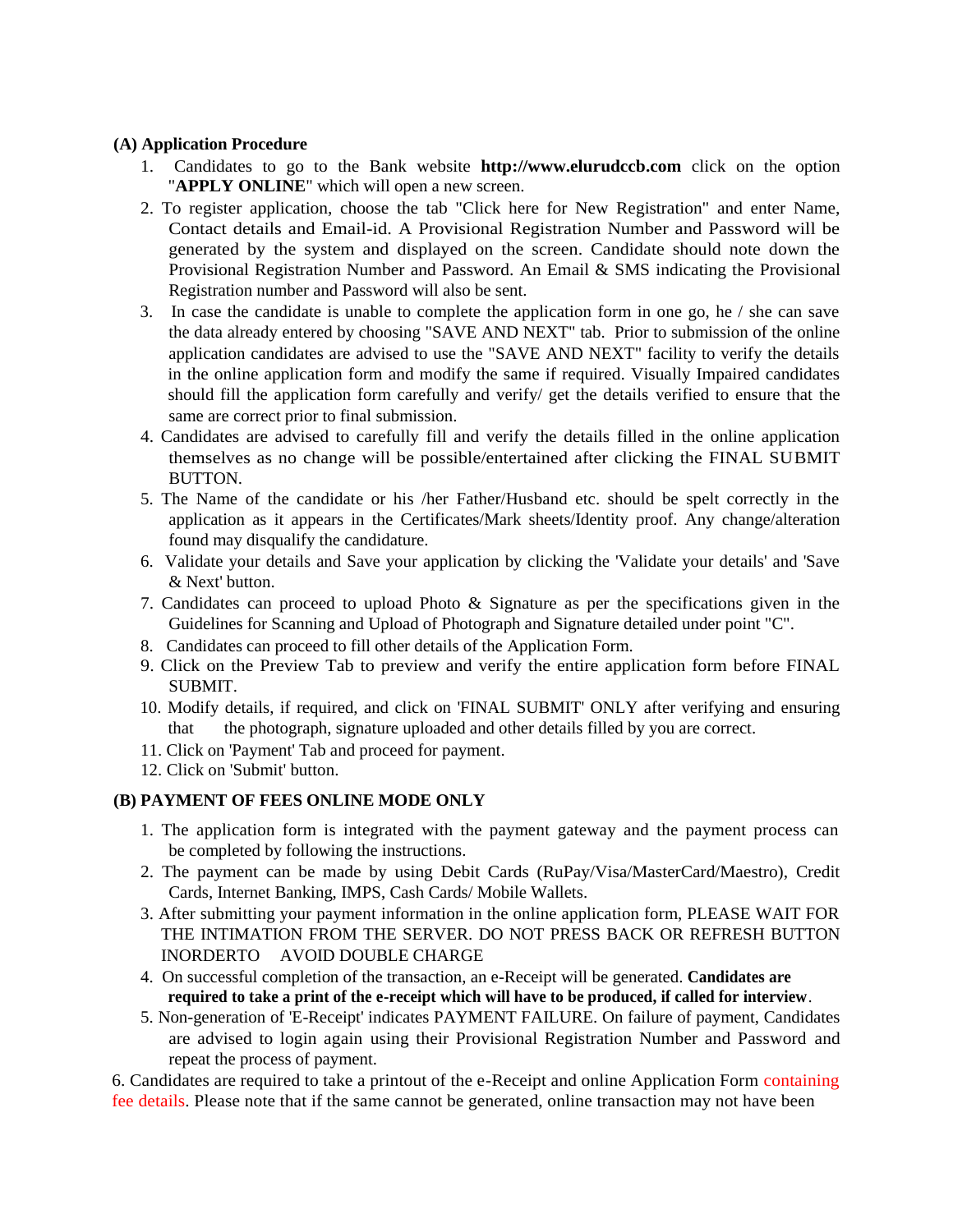successful.

- 7. For Credit Card users: All charges are listed in Indian Rupee. If you use a non-Indian credit card, your bank will convert to your local currency based on prevailing exchange rates.
- 8. To ensure the security of your data, please close the browser window once your transaction is completed.
- 9. There is facility to print application form containing fee details after payment of fees.

## (C) **GUIDELINES FOR PHOTOGRAPH & SIGNATURE SCAN AND UPLOAD**

- In case the face in the photograph or signature is unclear, the application may be rejected.
- Candidate may edit the application and re-upload the photograph/ signature in such case.

## **Guidelines for Scanning the Photograph and Signature:**

Before applying online a candidate will be required to have a scanned (digital) image of his / her photograph and signature as per the specifications given below:

## (I) **PHOTOGRAPH IMAGE**:

- Photograph must be recent passport size colour picture.
- The picture should be in colour, against a light-coloured, preferably White background.
- Look straight at the camera with a relaxed face.
- If the picture is taken on a sunny day, have the sun behind you, or place yourself in the shade, so that you are not squinting and there are no harsh shadows
- If you have to use flash, ensure there's no "red-eye"
- If you wear glasses make sure that there are no reflections and your eyes can be clearly seen.
- Caps, hats and dark glasses are not acceptable. Religious headwear is allowed but it must not cover your face.
- Dimensions 200\*230 pixels (preferred)
- Size of file should be between 20kb-50kb.
- Ensure that the size of the scanned image is not more than 50KB. If the size of the file is more than 50KB, then adjust the settings of the scanner such as the DPI resolution, no. of colors etc., during the process of scanning.
- If the photo is not uploaded at the place of Photo Admission for Examination will be rejected/denied. Candidate him/herself will be responsible for the same.
- Candidate must ensure that Photo to be uploaded is of required size and the face should be clearly visible.

## (II) **SIGNATURE IMAGE**:

- The applicant has to sign on white paper with Black Ink Pen.
- The signature must be that of the applicant and not by any other person.
- The signature will be used to put on the Hall ticket and wherever necessary.
- If the applicant's signature on the answer script, at the time of the examination, does not match the signature on the Hall Ticket, the applicant will be disqualified.
- Dimensions 140\*60 Pixels (Preferred)
- Size of file should be between 10kb 20kb
- Ensure that the size of the scanned image is not more than 20KB
- Candidates should ensure that the signature uploaded is clearly visible.

## (III) **SCANNING THE PHOTOGRAPH & SIGNATURE**: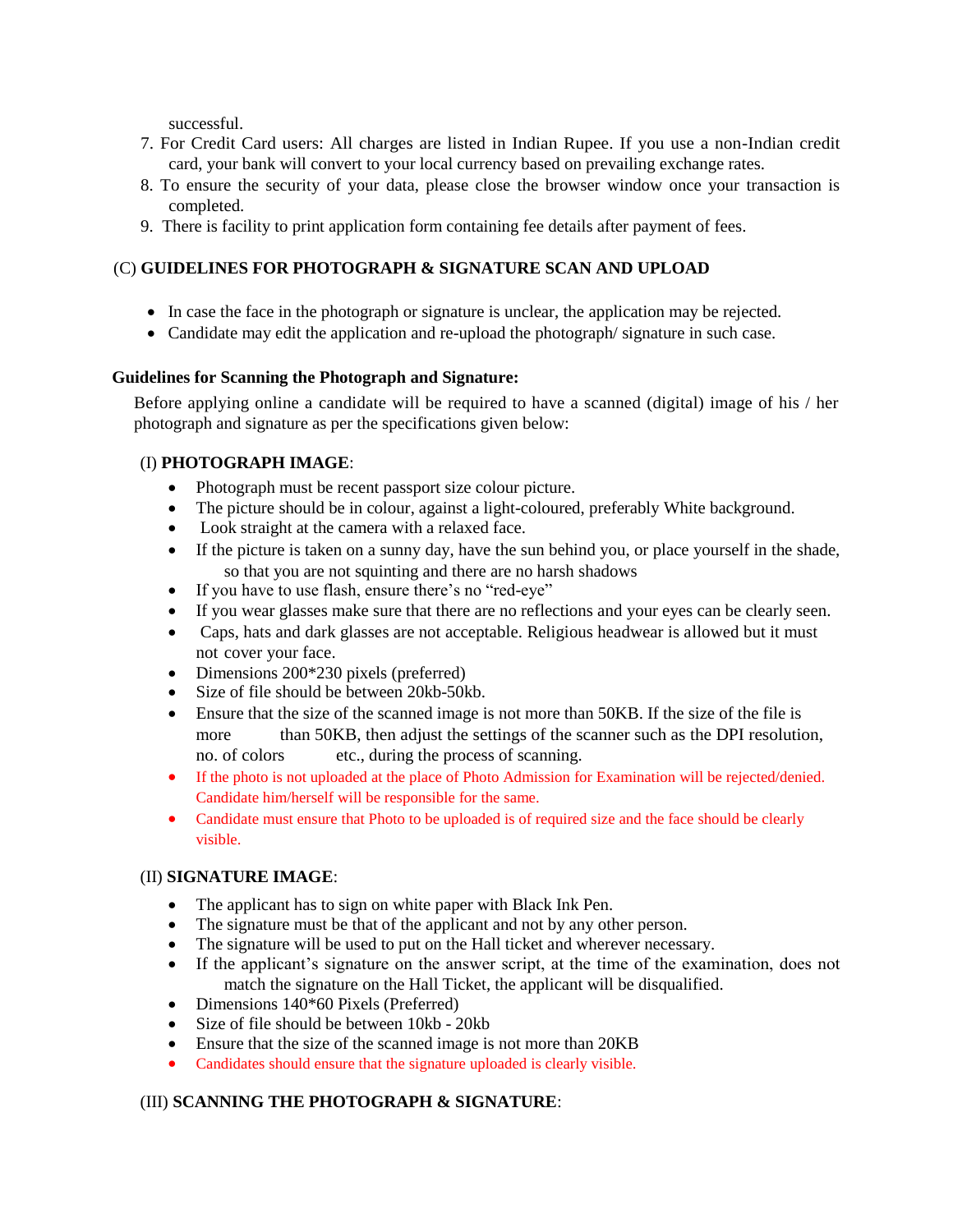- Set the scanner resolution to a minimum of 200 dpi (dots per inch)  $\Box$  Set color to True color
- File size as specified above
- Crop the image in the scanner to the edge of the photograph/signature, then use the upload editor to crop the image to the final size (as specified above)
- The image file should be JPG or JPEG format. An example file name is: image01.jpgor image01.jpeg.
- Image dimensions can be checked by listing the folder files or moving the mouse over the file image icon.

Candidates using MS Windows/MS Office can easily obtain photo and signature in .jpeg format not exceeding 50KB & 20KB respectively by using MS Paint or MS Office Picture Manager. Scanned photograph and signature in any format can be saved in .jpg format by using 'Save s' option in the File menu and size can be reduced below  $50KB$  (photograph)  $\&$  20KB (signature) by using crop and then resize option (please see point (i)  $\&$  (ii) above for the pixel size) in the 'Image' menu. Similar options are available in other photo editor also.

If the file size and format are not as prescribed, an error message will be displayed.

While filling the Online Application Form the candidate will be provided with a link to upload his photograph and signature.

Procedure for uploading the Photograph and Signature:

- i. There will be two separate links for uploading Photograph and Signature.
- ii. Click on the respective link "Upload Photograph and Signature"
- iii. Browse & Select the location where the Scanned Photo/Signature file has been saved.
- iv. Select the file by clicking on it.
- v. Click the 'Upload' button.

## **Your Online Application will not be registered unless you upload your photo and signature as specified.**

Candidate should also ensure that photo is uploaded at the place of photo and signature at the place of signature. If photo in place of photo and signature in place of signature is not uploaded properly, candidate will not be allowed to appear for the exam.

## **Note**:

- (i) After registering online, candidates are advised to take a print out of their system generated online application forms.
- (ii) In case the photograph or signature is unclear, the candidate may edit his/her application and re-upload his/her photograph or signature.
- (iii)The link for registration of application will be open on our website **http://www.elurudccb.com** on the dates indicated at the top of this advertisement (07-05-2018 **to 18-05-2018**).
- (iv) There is a provision to save and then edit the application. Once submitted, the application cannot be edited.
- (v) Candidates should take utmost care to furnish the correct details while filling in on-line application.
- (vi) After applying on-line, the candidate should take a print out of the system generated on-line application form and retain it along with Registration Number & Password safely for future reference. They should not send this print out to the Bank. The print out of the on-line application will have to be invariably submitted at the time of Interview.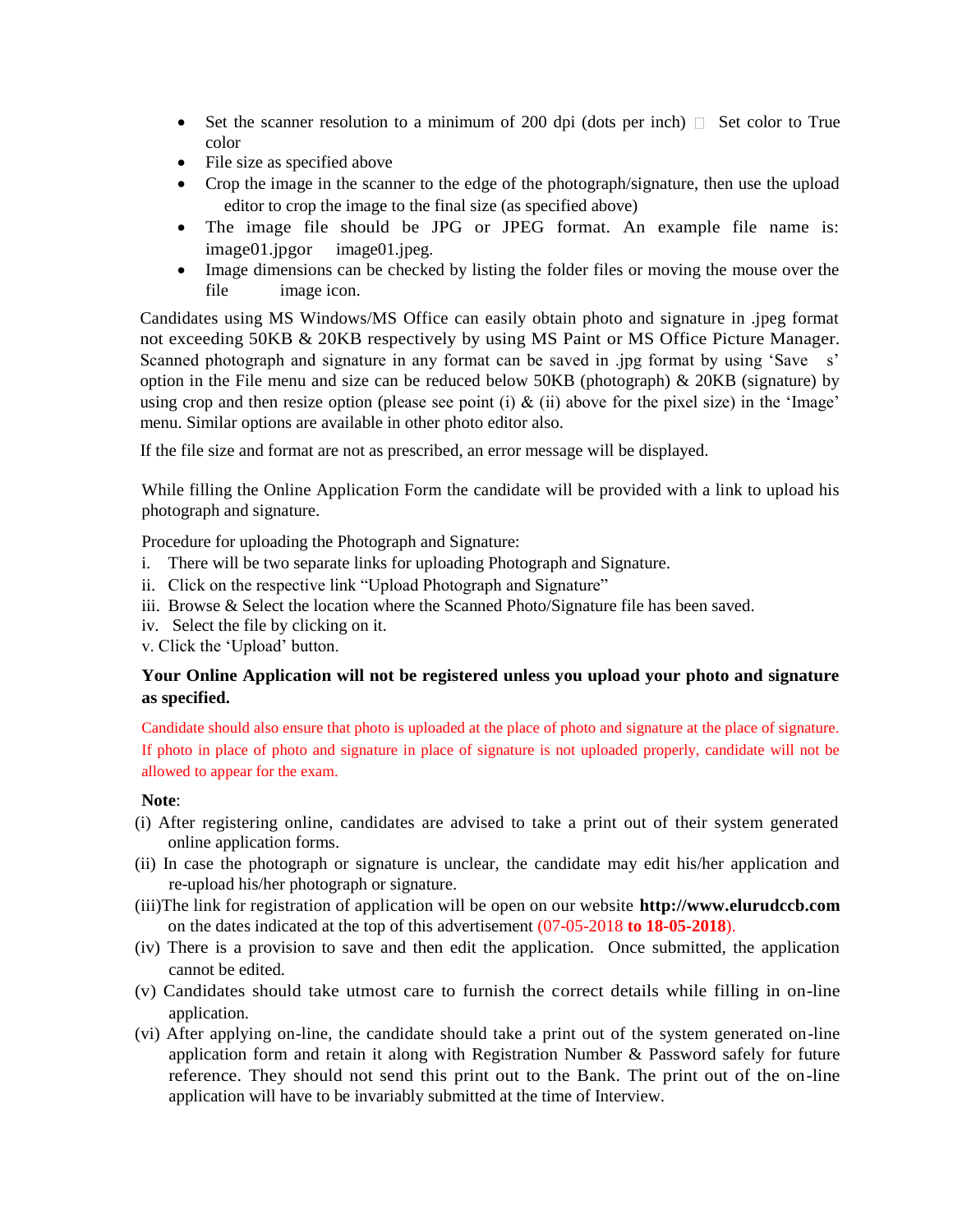- (vii) Candidates are advised in their own interest to apply on-line much before the closing date and not to wait till the last date for depositing the fees to avoid the possibility of disconnection/ inability/failure to log on to the Bank's website on account of heavy load on internet/website jam.
- (viii) The Bank does not assume any responsibility for the candidates not being able to submit their applications within the last date on account of the aforesaid reasons or for any other reason beyond the control of the Bank.
- (ix) Please note that the above procedure is the only valid procedure for applying. No other mode of application or incomplete steps would be accepted and any such incomplete/incorrect applications would be rejected.
- (x) The Candidate should note/remember the password for future reference and use.
- (xi) NOTE There is also a provision to reprint the Application form containing fee details
- (xii) Important In case of any difficulty experienced in submission of On-Line application and/or payment of fees, candidates may contact the helpline telephone nos.
- (xiii)The candidate must ensure that the filled in information is correct and no correction will be accepted at subsequent stage in any field.

### **08**. **VERIFICATION OF CREDENTIALS**:

The candidates who qualify for interview will be subjected to verification of credentials, such as, verification of Original Certificates of Educational Qualifications, other Qualifications, Caste Certificates, Physically Challenged certificates, etc. and also subjected to verification with the respective Universities/ Authorities. In case of physically challenged candidates, they would be required to appear before the Medical Boards for medical examination of their disability, at the time of appointment and they will be issued appointment orders only upon receipt of the medical report confirming their disability at prescribed levels as indicated in the notification.

#### **09**. **APPOINTMENT:**

Candidates selected for current vacancies shall be taken into the service in the order of merit-cumroster as per the requirement. The candidate, upon selection, has to execute a Contract Bond with a liability for the amount (as decided by the Board of Management of the Bank), that, he/she would serve the Bank continuously for a minimum period of 2 years.

#### **10**. **SPECIAL INSTRUCTIONS**:

Candidates have to submit the online test/ examination call letter at the time of online examination.

#### **Identity Verification**

In the examination hall, the call letter along with the candidate's currently valid photo identity, in original, such as PAN Card/Passport/ Permanent Driving License/Voter's Card with photograph/Photo identity proof issued on original letter head by a Gazetted Officer/People's Representative or Identity Card issued by a recognized college/ University (valid in current year)/Aadhar card / E-Aadhaar card with a photograph/ Employee ID, should be submitted to the invigilator for verification. The candidate's identity will be verified with respect to his/her details on the call letter and in the Attendance List. If identity of the candidate is in doubt the candidate will not be allowed to appear for the Online Examination.

## **Ration Card and Learner's Driving License is not valid ID proof for this project Note:**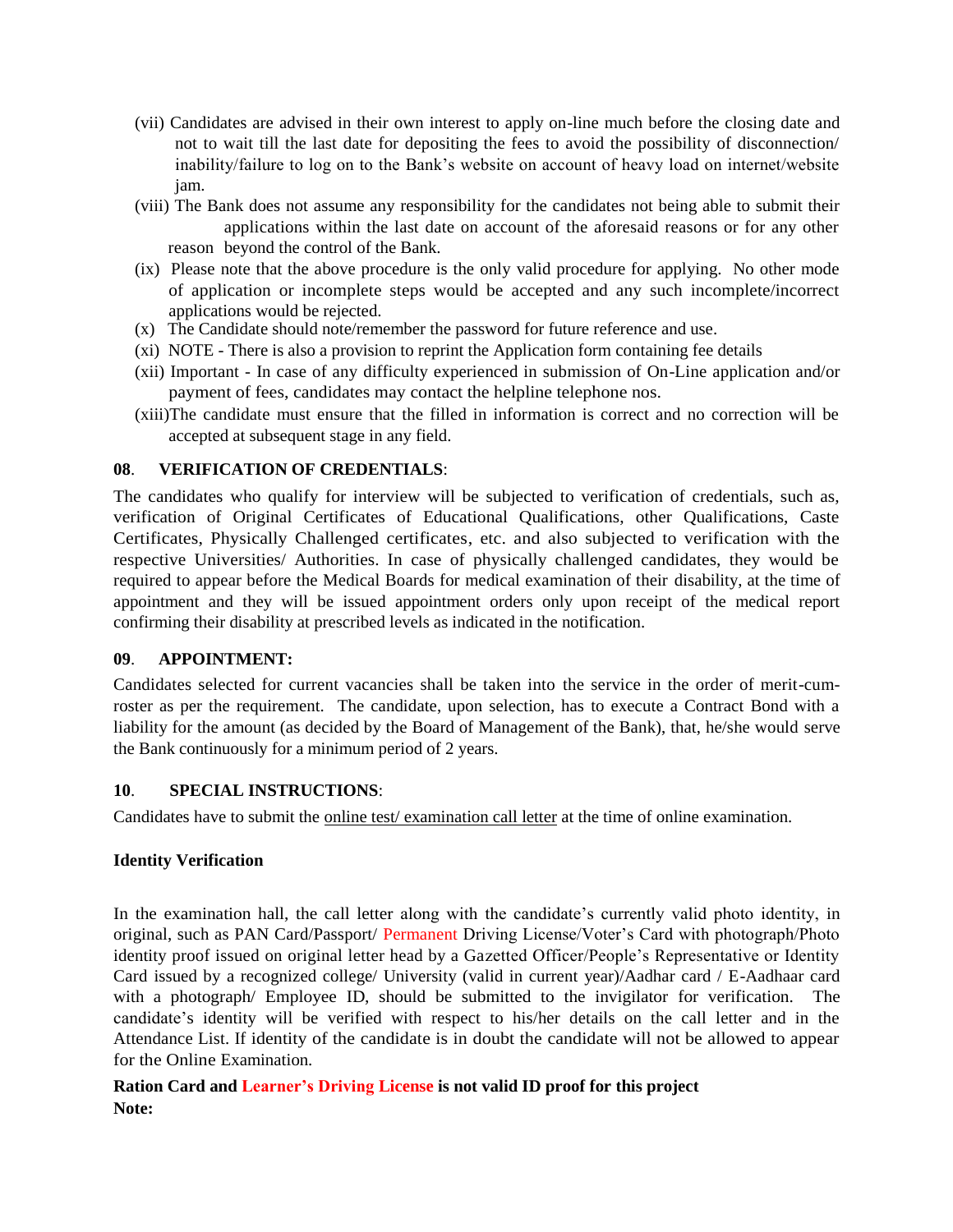- 1) Candidates have to produce the photo identity proof and Examination Call Letter for verification while attending the online examination, without which they will not be allowed to take up the examination.
- 2) Candidates are advised to remain in touch with Bank's website **[http://www.elurudccb.com](http://www.elurudccb.com/)** for any information which may be put for further guidance.
- 3) Decision of the Bank in respect of all matters pertaining to this examination would be final and binding on all candidates.

Candidates have to produce in original the photo identity proof and submit photocopy of the photo identity proof along with Examination call letter as well as the Interview Call Letter while attending the examination/ interview respectively, without which they will not be allowed to take up the examination/ interview. Candidates must note that the name as appearing on the call letter (provided during the process of registration) should exactly match the name as appearing on the photo identity proof. Female candidates who have changed first/last/middle name post marriage must take special note of this. If there is any mismatch between the name indicated in the Call Letter and Photo Identity Proof the candidate will not be allowed to appear for the examination. In case of candidates who have changed their name, will be allowed only if they produce original Gazette notification / their original marriage certificate / affidavit in original

## **Please note that candidates will not be permitted to appear for the Online Examination without the following documents:**

- (a) Call Letter for online Examination (with photograph affixed)
- (b) Photo-identity proof (as specified) in original and Xerox (bearing **exactly** same name as mention in call letter)

Candidates reporting late i.e. after the reporting time specified on the call letter for Online Examination will not be permitted to take the examination.

The reporting time mentioned on the call letter is prior to the Start time of the test. Though the duration of the examination is 125 minutes candidates, may be required to be at the venue for about 2 ½ hours including the time required for completion of various formalities such as verification and collection of various requisite documents, logging in, giving of instructions etc.

**Candidates are advised to regularly keep in touch with the Bank's website http://www.elurudccb.com,**fordetails, updates and any information which may be posted for further guidance as well as to check their registered e-mail account from time to time during the recruitment process.

## **11**. **GENERAL INSTRUCTIONS:**

- a) As the applications are to be processed by a Computerized System, it is essential that the application should be filled in properly and completely.
- b) Before applying, the candidate should ensure that he/she fulfills the eligibility and other norms mentioned in this notification. Bank would be free to reject any application at any stage of the recruitment process, if the candidate is found ineligible for the post. The decision of the Bank shall be final on qualification and other eligibility norms.
- c) Candidates should ensure that the photographs and signatures appended by them in all the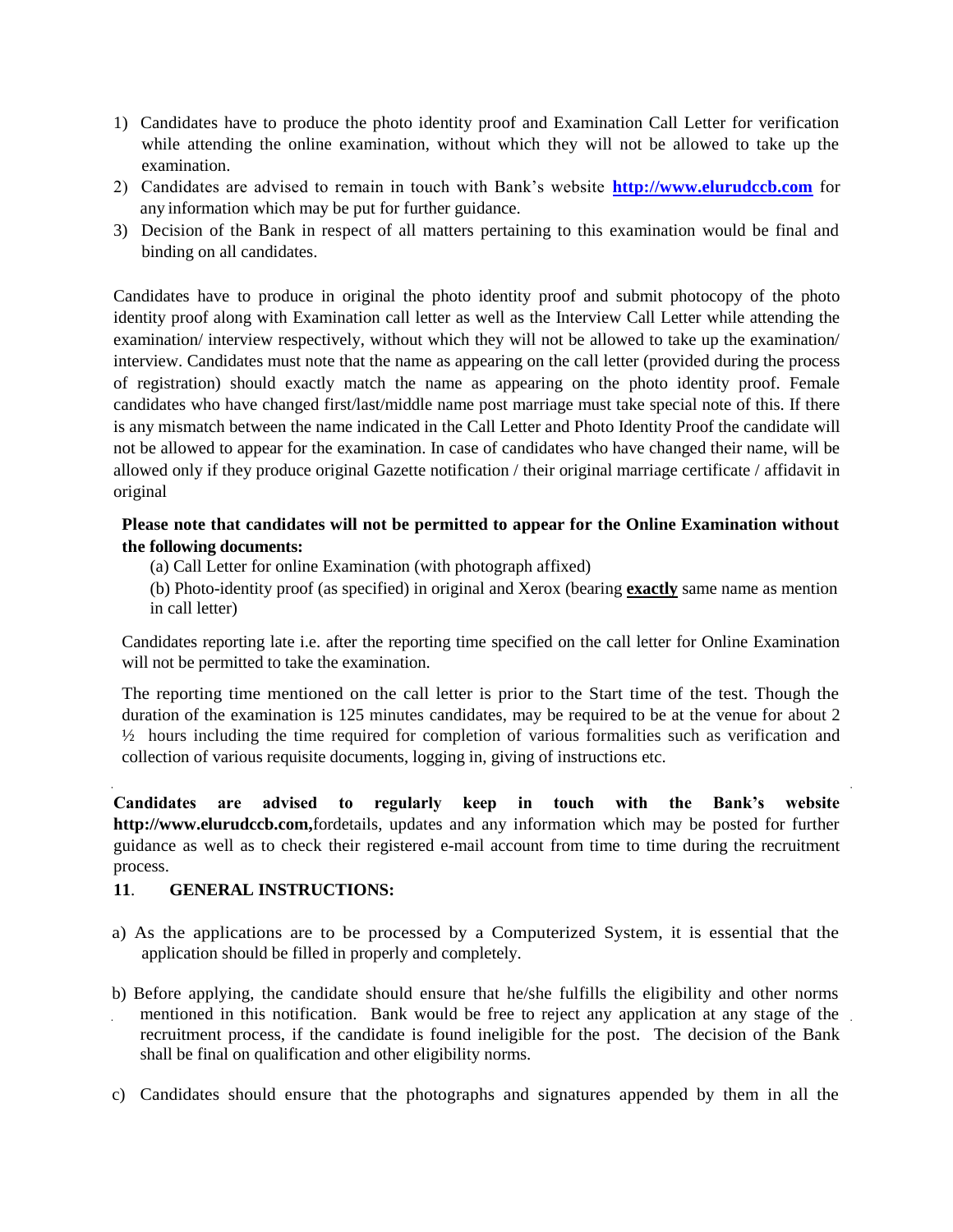places, viz., uploaded in online application, call letter, attendance sheet, etc., and in all correspondence with the Bank, in future, should be identical and there should be no variation of any kind.

- d) Application once made will not be allowed to be withdrawn.
- e) Candidates need not submit/send at any address, application printouts or any certificates or copies thereof at the time of online application. Their candidature will be considered on the strength of the information declared in the application.
- f) The Bank shall not entertain requests from the candidates seeking advice about their eligibility to apply.
- g) Candidates seeking age relaxation are required to show originals and submit copies of necessary certificate(s) at the time of interview.
- h) A declaration is required to be submitted in the prescribed format by candidate seeking reservation under BC Category, that, he/she does not belong to the creamy layer as on 01-05-2018. The BC Certificate containing the creamy layer status should have been issued during the period of 1 year prior to 01-05-2018.
- i) Candidates already in employment should produce 'no objection certificate' from their employer, at the time of interview, in the absence of which their candidature will not be considered.
- j) Only candidate willing to serve anywhere in the District should apply.
- k) The decision of the Bank in all aspects pertaining to the application and its acceptance or rejection as the case may be, conduct of examination and at all consequent stages, culminating in the selection or otherwise of any candidate, shall be final in all respects and binding on all concerned, under the power vested with it under the byelaws and Service Regulations of the Bank and it also reserves its right to alter and modify the terms and conditions laid down in the notification for conducting the various stages up to selection, duly intimating details thereof to all concerned, as warranted by any unforeseen circumstances arising during the course of the recruitment process, or as deemed necessary by the Bank at any stage.
- l) Decision of the Bank in all matters regarding eligibility of the candidate, the stages at which such scrutiny of eligibility is to be undertaken, the document(s) to be produced for the purpose of the conduct of examination, interview, selection and any other matter relating to recruitment will be final and binding on the candidate. No correspondence or personal enquiries shall be entertained in this behalf.
- m) If the examination is held in more than one session, the scores across various sessions will be equated to adjust for slight differences in difficulty level of different test batteries used across sessions. More than one session are required if the nodes capacity is less or some technical disruption takes place at any center or for any candidate.
- n) The possibility of occurrence of some problem in the administration of the examination cannot be ruled out completely which may impact test delivery and/or result from being generated. In that event, every effort will be made to rectify such problem, which may include movement of candidates, delay in test. Conduct of a re-exam is at the absolute discretion of test conducting body. Candidates will not have any claim for a re-test. Candidates not willing to move or not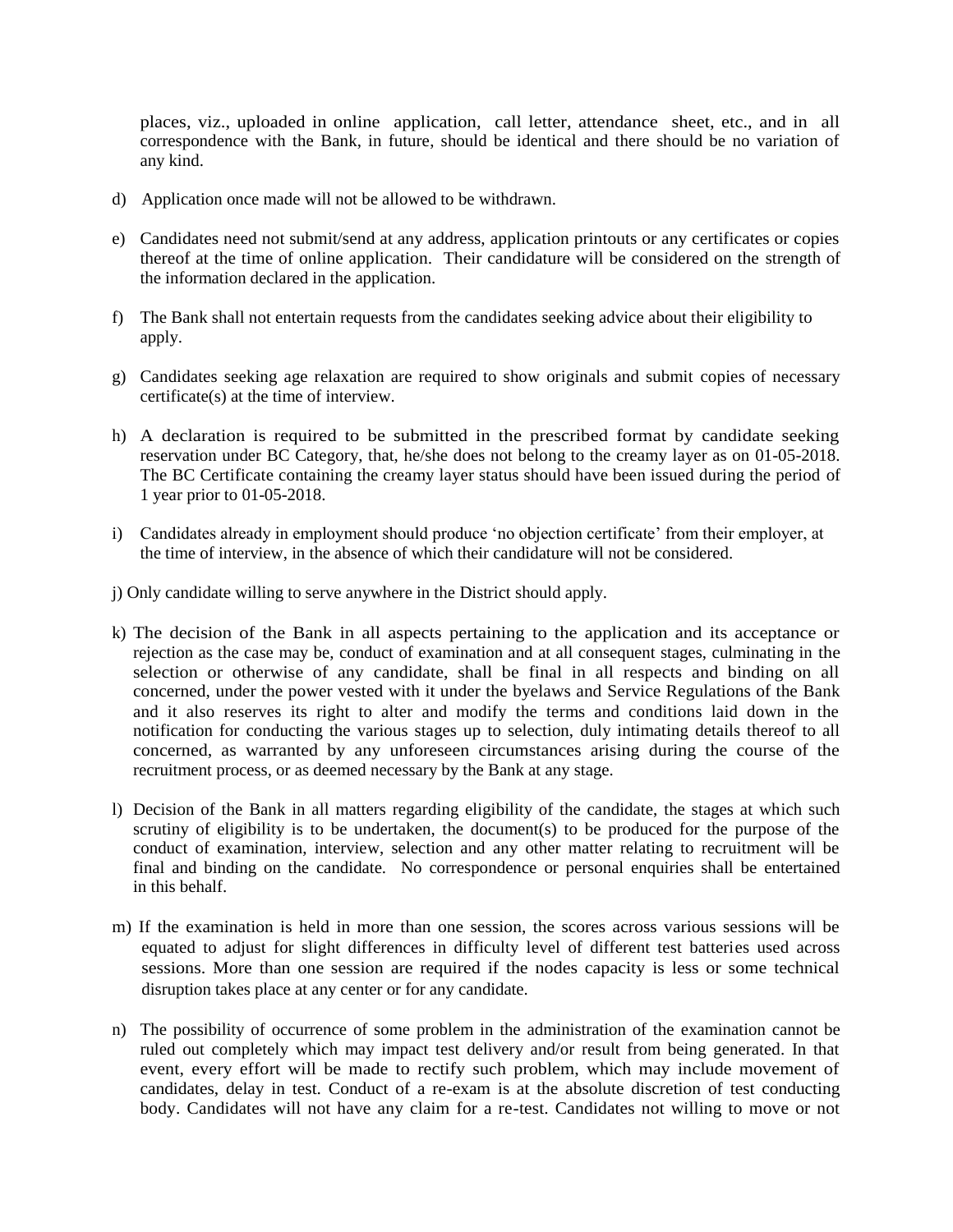willing to participate in the delayed process of test delivery shall be summarily rejected from the process.

- o) Instances for providing incorrect information and/or process violation by a candidate detected at any stage of the selection process will lead of disqualification of the candidate from the selection process and he/she will not be allowed to appear in any Bank recruitment process in the future. If such instances go undetected during the current selection process but are detected subsequently, such disqualification will take place with retrospective affect.
- p) The requests of the applicants seeking marks obtained by them in the online test/interview will not be entertained.
- q) Bank, may at its discretion hold re-examination wherever necessary in respect of any center/Venue/specific post of venue or a candidate(s). Further, the Bank reserves its right to postpone/cancel the online test, if the situation warrants.
- r) The Bank shall not be responsible for an application being rejected which is based on wrong information provided in any advertisement issued by an unauthorized person/institution.
- s) Data once registered cannot be changed.
- t) Canvassing in any form will be a disqualification.
- u) Any resultant dispute arising out of this notification shall be subject to the sole jurisdiction of the courts situated at Eluru only.
- v) Bank takes no responsibility for any certificate/remittance sent separately by candidate.
- w) No Candidate is permitted to use calculator, Mobiles, papers or any other such instruments during the examination. The candidates will appear for the written examination/interview at the allotted centers at their own expenses and risks and the Bank will not be responsible for any injury/loss etc. of any nature.

Candidates in their own interest are advised to submit their application on-line well in time before the last date to avoid possible technical snags.

Appointment of selected candidates is subjected to his/her being declared medically fit as per the recruitment of the Bank. Such appointments will be subject to the Service & Conduct Rules of the Bank.

#### x) **Competent Authority for issue of Certificate to SC/ST/BC/PC and proof of Local Candidate is asunder: (to be produced at the time of interview)**

**For SC/ST/BC** - District Magistrate/Addl. Dist. Magistrate/Collector/ Deputy Commissioner/Addl. Dy. Commissioner/Dy. Collector/First Class Stipendary Magistrate/Sub-Division Magistrate/Taluka Magistrate /Executive Magistrate

/ExtraAssistant Commissioner/Chief Presidency Magistrate/Additional Chief Presidency Magistrate/ Presidency Magistrate/ Revenue Officer not below the rank of Tahsildar Sub Divisional Officer of the area where the candidate and/or his/her family normally resides.

**For Physically Challenged** - the Competent Authority to issue Disability Certificate shall bea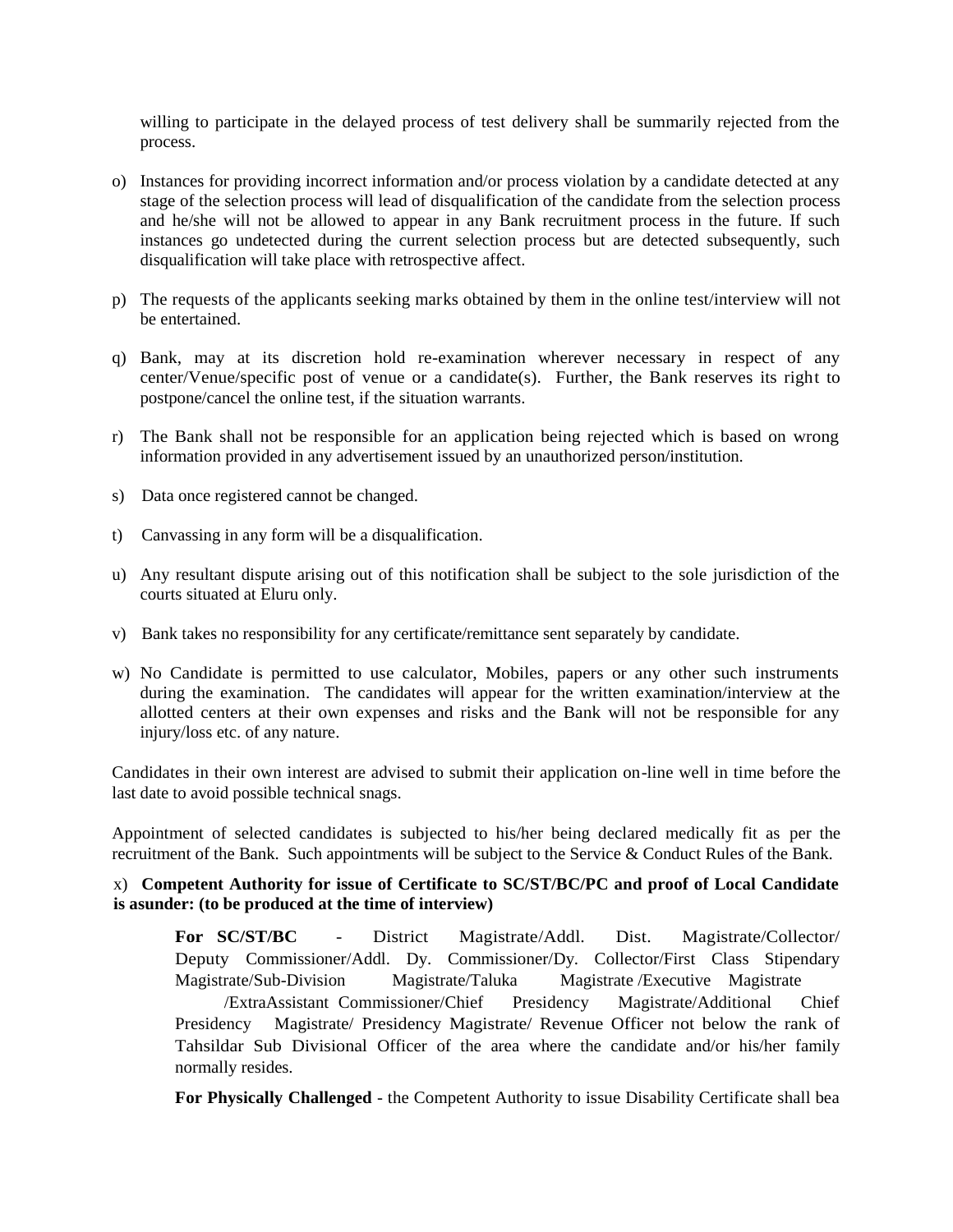Medical Board duly constituted by the Central or State Govt. The Central/State Govt. may constitute Medical Boards consisting of at least 3 members out of which one shall be a specialist in the particular field for assessing loco motor/cerebral/visual/hearing disability as the case may be.

For local candidate - Bonafide study certificate from the Educational Institution/s

### OR

Residential Certificate issued by MRO/Competent Revenue Authorities, as the case may be.

### y) **Action Against Candidates Found Guilty of Misconduct:**

Candidates are advised in their own interest that they should not furnish any particulars that are false, tampered, fabricated and should not suppress any material information while filling up the application form. At the time of written examination/interview, if a candidate is (or has been) found guilty of

- (i) Using unfair means during the examination or
- (ii) Impersonating or procuring impersonation by any person or
- (iii) Misbehaving in the examination hall
- (iv) Resorting to any irregular or improper means in connection with his/her candidature for selection or
- (v) Obtaining support for his/her candidature by unfair means; such a candidate may, in addition to rendering himself/herself liable to criminal prosecution, be liable:
	- a) To be disqualified from the examination for which he/she is a candidate.
	- b) To be debarred either permanently or for a specified period from any examination or recruitment conducted by the DCC Bank Ltd, Eluru.
	- c) For termination of service, if he/she has already joined the Bank.

Responses (answers) of a candidate in online examination will be analyzed to detect patterns of similarity of right and wrong answers. If, in the analytical procedure adopted in this regard, it is inferred/concluded that the responses have been shared and scores obtained are not genuine/valid, the candidature may be cancelled and/or the result withheld.

## **12. Call letters for Online Examination:**

All eligible candidates will be required to download call letters from the Bank's website. The candidates should download their call letters from the Bank's website **http://www.elurudccb.com** by entering his/her details, i.e., the Registration Number and Password/date of birth. SMS & E-Mail communication shall be sent to the candidates immediately after the call letters are made available for download.

**CANDIDATES REPORTING LATE** i.e. after the reporting time specified on the call letter for Examination will not be permitted to take the examination.

**NOTE**: Community, Nativity and Date of Birth Certificate and Application-cum-Certificate to decide Creamy Layer Certificate are annexed.

Place: Eluru

Date:**04**.05.2018. CHIEF EXECUTIVE OFFICER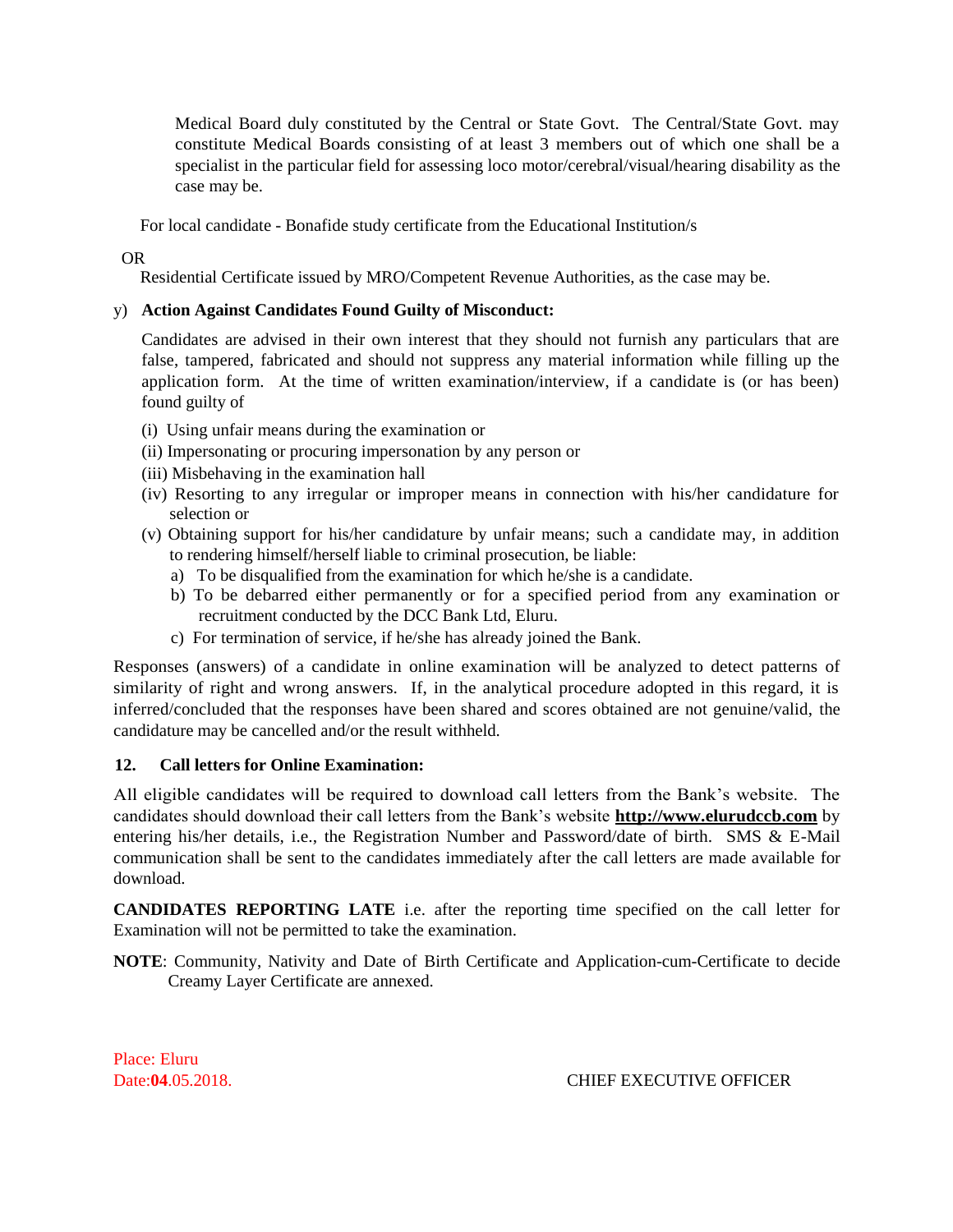### *FORM FOR COMMUNITY, NATIVITY AND DATE OF BIRTH CERTIFICATE*

Serial No.

| S.C.        | District Code:      |
|-------------|---------------------|
| S.T.        | <b>Mandal Code:</b> |
| <b>B.C.</b> | Village Code:       |

#### **COMMUNITY, NATIVITY AND DATE OF BIRTH CERTIFICATE**

| the State of Andhra Pradesh belong to ____________________ community which is recognized as<br>$S.C./S.T./B.C. Sub - group ________$                          |              |                                         |        |
|---------------------------------------------------------------------------------------------------------------------------------------------------------------|--------------|-----------------------------------------|--------|
| The Constitution (Scheduled Castes) Order, 1950.<br>The Constitution (Scheduled Tribes) Order, 1950.                                                          |              |                                         |        |
| GO Ms.No.1793, Education, dated.25.09.1970 as amended from time to time (BCs)/SCs, STs list<br>(modification) Order, 1956 S.Cs and S.Ts(Amendment) Act, 1976. |              |                                         |        |
|                                                                                                                                                               |              |                                         |        |
|                                                                                                                                                               | Village/Town | <u> 1980 - Johann Barbara, martin d</u> | Mandal |
| District of Andhra Pradesh.                                                                                                                                   |              |                                         |        |
|                                                                                                                                                               |              |                                         |        |
| 3. It is certified that the date of Birth of Sri/Smt./Kum. ___________________________ is                                                                     |              |                                         |        |
|                                                                                                                                                               |              |                                         |        |
| District of Andhra Pradesh.                                                                                                                                   |              |                                         |        |
|                                                                                                                                                               |              |                                         |        |
|                                                                                                                                                               |              |                                         |        |
| declaration given by his/her father/mother/guardian and as entered in the school records<br>where he/she studied.                                             |              |                                         |        |
|                                                                                                                                                               |              | Signature:                              |        |
|                                                                                                                                                               |              | Date:                                   |        |
|                                                                                                                                                               |              | Name in Capital Letters:                |        |
|                                                                                                                                                               |              | Designation:                            |        |
| Seal                                                                                                                                                          |              |                                         |        |
|                                                                                                                                                               |              |                                         |        |

Explanatory Note: While mentioning the community, the competent authority must mention sub – caste (in case of Scheduled Castes) and sub – tribe or sub – group (in case of Scheduled Tribes) as listed out in the S.Cs and S.Ts (Amendment) Act, 1976.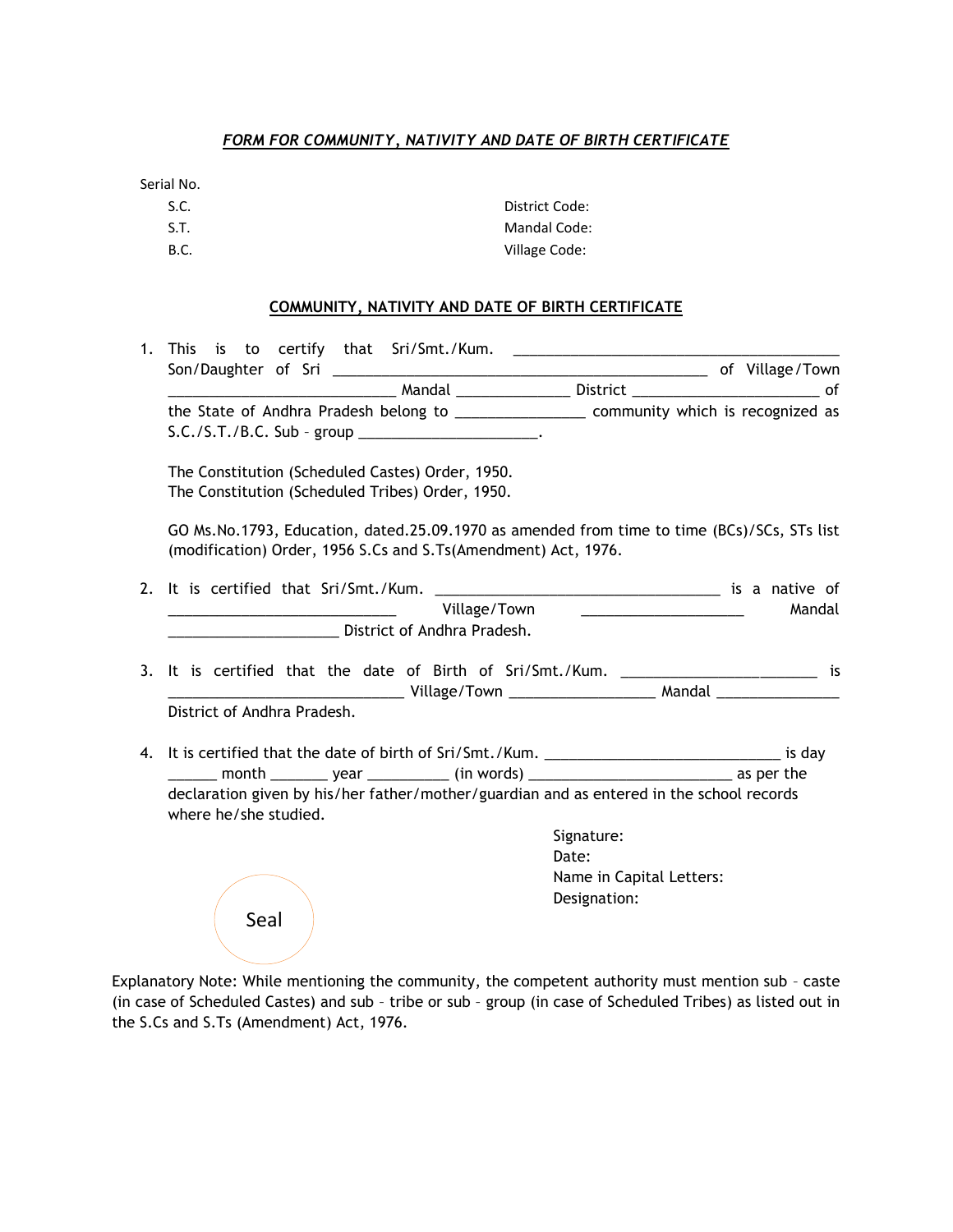## **APPLICATION CUM CERTIFICATE TO DECIDE THE CREAMY LAYER STATUS OF A PERSON BELONGING TO BC/ OBC CATEGORY**

\_\_\_\_\_\_\_\_\_\_\_\_\_\_\_\_\_\_\_\_\_\_\_\_\_\_\_\_\_\_\_\_\_\_\_\_\_

\_\_\_\_\_\_\_\_\_\_\_\_\_\_\_\_\_\_\_\_\_\_\_\_\_\_\_\_\_\_\_\_\_\_\_\_\_

\_\_\_\_\_\_\_\_\_\_\_\_\_\_\_\_\_\_\_\_\_\_\_\_\_\_\_\_\_\_\_\_\_\_\_\_\_

\_\_\_\_\_\_\_\_\_\_\_\_\_\_\_\_\_\_\_\_\_\_\_\_\_\_\_\_\_\_\_\_\_\_\_\_

\_\_\_\_\_\_\_\_\_\_\_\_\_\_\_\_\_\_\_\_\_\_\_\_\_\_\_\_\_\_\_\_\_\_\_\_

\_\_\_\_\_\_\_\_\_\_\_\_\_\_\_\_\_\_\_\_\_\_\_\_\_\_\_\_\_\_\_\_\_\_\_\_

- 1. Name of the Applicant:
- 2. Date of Birth:
- 3. Caste and Group: (Certificate issued by the Competent authority Should be enclosed)
- 4. Religion:
- 5. Address:
	- a) Present Address:

b) Permanent Address:

- 6. Occupation of the Applicant:
- 7. Name of the Father:
- 8. Date of Birth of Father:
- 9. PAN No./TAN No. of the Father:
- 10. Name of the Mother:
- 11. Date of Birth of Mother:
- 12. PAN No./TAN No. of the Mother: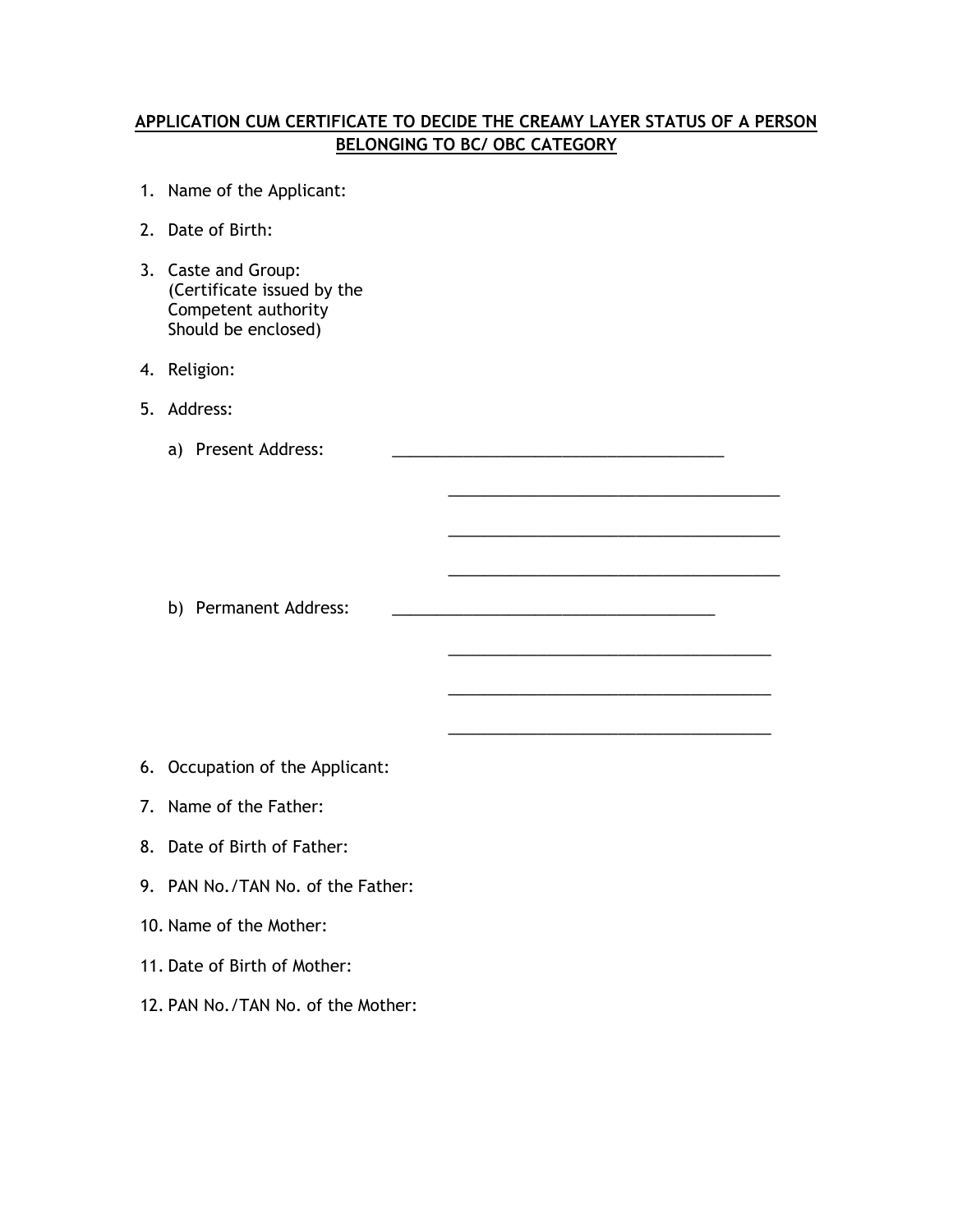# *OCCUPATION / INCOME / WEALTH STATUS OF PARENTS AND FAMILY*

| Father |
|--------|
|--------|

**Father Mother**

## **A) Constitutional posts:**

- i) Holding / held any Constitutional post
- ii) If yes, name of the post holding/held

# **B) Government employment:**

| $\mathbf{i}$                       | Government<br>Holding/held<br>any<br>employment                                                                                                                                                |  |  |
|------------------------------------|------------------------------------------------------------------------------------------------------------------------------------------------------------------------------------------------|--|--|
| $\mathbf{ii}$                      | If yes, Employment under<br>Central<br>Govt./Public<br>Govt./State<br>Sector<br>Undertaking                                                                                                    |  |  |
| iii)                               | Designation of initial appointment                                                                                                                                                             |  |  |
| iv)                                | Status of initial appointment<br>(Group - 1 or II or IV)                                                                                                                                       |  |  |
| V)                                 | Designation of present post held and<br>status of the post                                                                                                                                     |  |  |
| vi)                                | If the initial appointment is of group II<br>Category and the<br>individual<br>was<br>promoted to Group - I category, date of<br>promotion and age at which promoted<br>to Group - I category. |  |  |
| C) Military / Paramilitary Forces: |                                                                                                                                                                                                |  |  |

- 
- i) Designation of the post holding or held
- ii) Is the post holding or held is equivalent to Colonel or above

| t |  |
|---|--|
|   |  |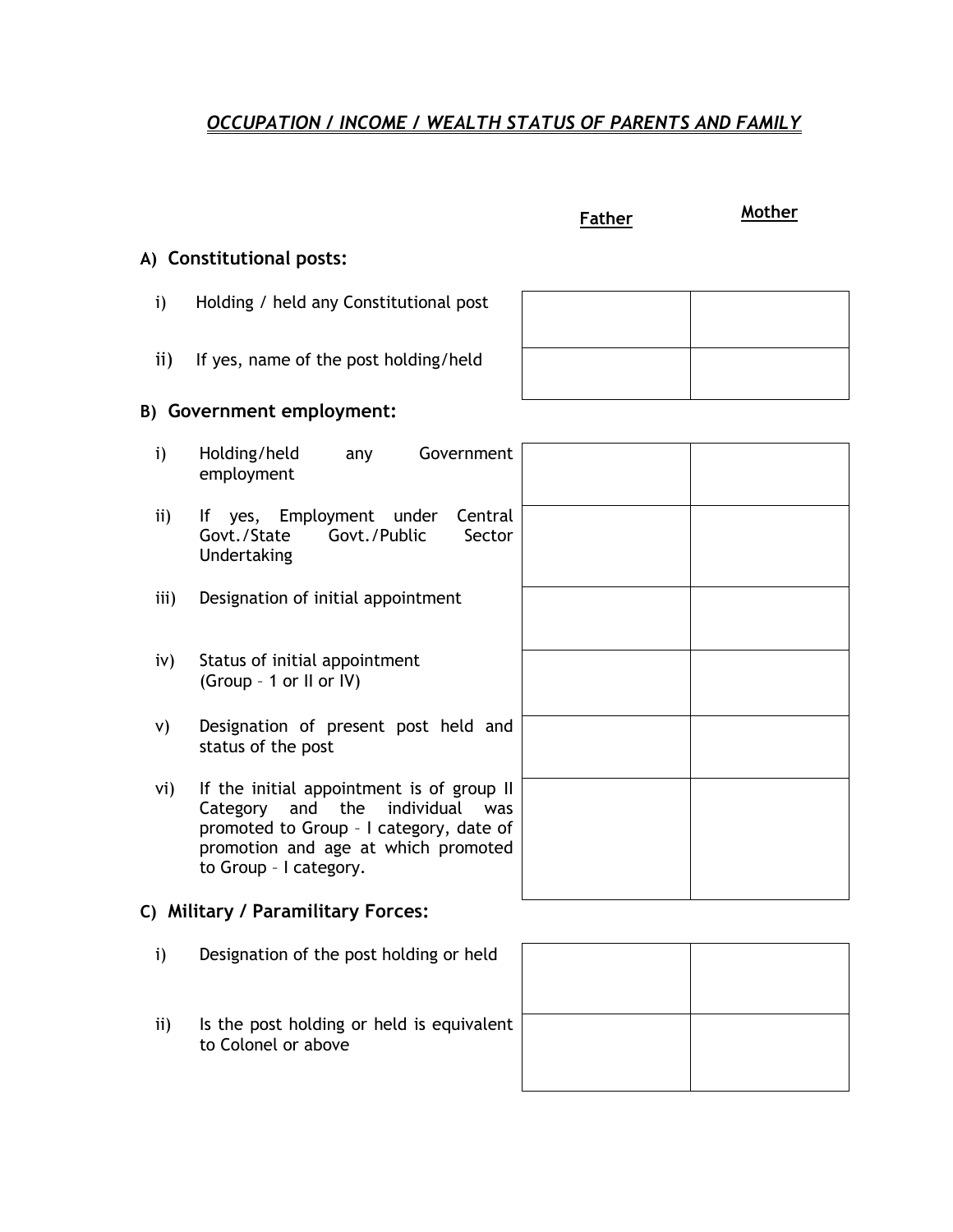## **D) Land holdings possessed by the family (Father, Mother and unmarried Children):**

- i) Extent of double crop irrigated land
- ii) Extent of single crop irrigated land
- iii) Extent of un irrigated / dry land
- iv) Nature of Crops / Plantations raised
- v) If the entire land possessed by the family is irrigated land, does the extent of irrigated land exceed 85% of the Ceiling limit as per land Ceiling Act.
- vi) If the land possessed by the family is both irrigated and un irrigated land and after conversion of un irrigated land into irrigated land on the basis of conversion formula, does the extent of irrigated land so obtained exceed 80% of the Ceiling limit as per land Ceiling act.
- vii) If the plantations like Rubber, Coffee, Tea etc., are raised, the annual income from them during last three years.

## **E) Income from other sources – Private employment, professional Services, Business, Commerce, Rents etc. :**

- i) Sources of income to the Family with full details of Source:
	- Private employment
	- Professional Services
	- **Business**
	- **Commerce**
	- Rents
	- **Others**